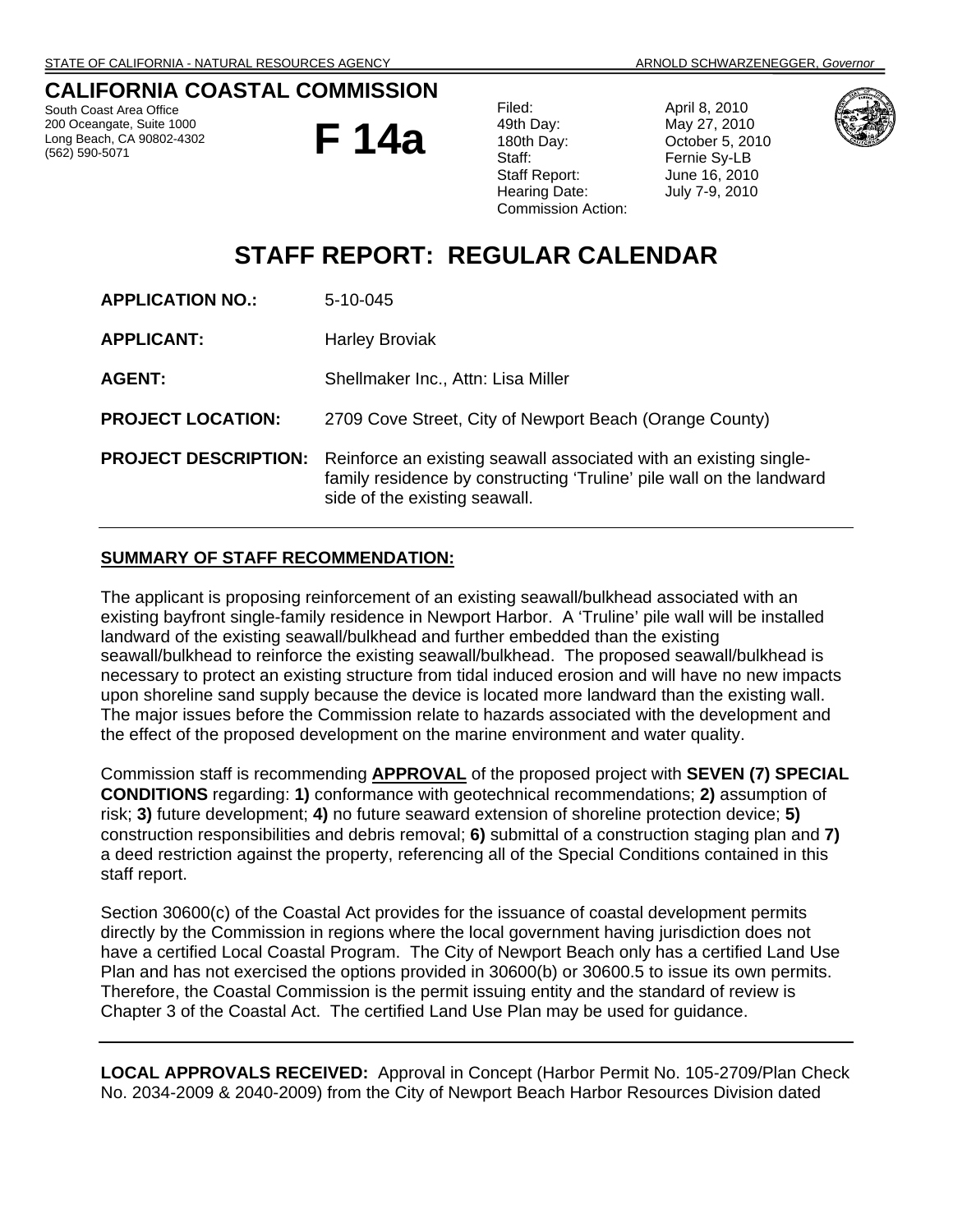#### 5-10-045-[Broviak] Regular Calendar Page 2 of 16

January 22, 2010; & Approval in Concept (Harbor Permit No. 105-2709/Plan Check No. 2040- 2009) from the City of Newport Beach Harbor Resources Division dated March 8, 2010.

**SUBSTANTIVE FILE DOCUMENTS:** City of Newport Beach Certified Land Use Plan; *Geotechnical Design Report, Repairs to Residential Foundation and Seawall (J.N. 1816.00),* 2709 Cove Street, Corona Del Mar, California dated October 9, 2009 prepared by Albus-Keefe & Associates, Inc.; *Revised Response to Review Comments by City of Newport Beach dated 10-27-09, Repairs to Residential Foundation and Seawall (J.N. 1816.00),* 2709 Cove Street, Corona Del Mar, California dated November 25, 2009 prepared by Albus-Keefe & Associates, Inc.; *Review of Proposed Secant Wall, Repairs to Residential Foundation and Seawall (J.N. 1816.00),* 2709 Cove Street, Corona Del Mar, California dated December 21, 2009 prepared by Albus-Keefe & Associates, Inc.; Letter from the City of Newport Beach Harbor Resources Division dated January 26, 2010; *Second Response to Review Comments by City of Newport Beach dated 11-25-09, Repairs to Residential Foundation and Seawall (J.N. 1816.00),* 2709 Cove Street, Corona Del Mar, California dated March 17, 2010 prepared by Albus-Keefe & Associates, Inc.; *Ongoing Erosion of Beach Adjacent Seawall, 2709 Cove Street, Corona Del Mar, California (J.N. 1816.00)* dated March 19, 2010 prepared by Albus-Keefe & Associates, Inc.; *Reinforcing the Existing Seawall at 2709 Cove Street, Corona Del Mar, CA 92625 (WSA Job #6435-6)* prepared by William Simpsons & Associates, Inc. dated March 1, 2010; Letter to Shellmaker Inc. Inc. from Commission staff dated April 1, 2010; Letter to Commission staff from Shellmaker Inc. dated April 7, 2010; Letter from William Simpson & Associates, Inc. regarding WSA Job #6435-7 dated April 6, 2010; and Letter from William Simpson & Associates, Inc. regarding WSA Job #6435-7 dated May 5, 2010.

## **LIST OF EXHIBITS**

- 1. Vicinity Maps
- 2. Project Plans
- 3. 'Truline' Vinyl Caissons Information

# **I. STAFF RECOMMENDATION, MOTION AND RESOLUTION OF APPROVAL**

**MOTION:** *I move that the Commission approve Coastal Development Permit No. 5-10- 045 pursuant to the staff recommendation.* 

### **STAFF RECOMMENDATION OF APPROVAL:**

Staff recommends a **YES** vote. Passage of this motion will result in approval of the permit as conditioned and adoption of the following resolution and findings. The motion passes only by affirmative vote of a majority of the Commissioners present.

## **RESOLUTION TO APPROVE THE PERMIT:**

The Commission hereby **APPROVES** a coastal development permit for the proposed development and adopts the findings set forth below on grounds that the development as conditioned will be in conformity with the policies of Chapter 3 of the Coastal Act and will not prejudice the ability of the local government having jurisdiction over the area to prepare a Local Coastal Program conforming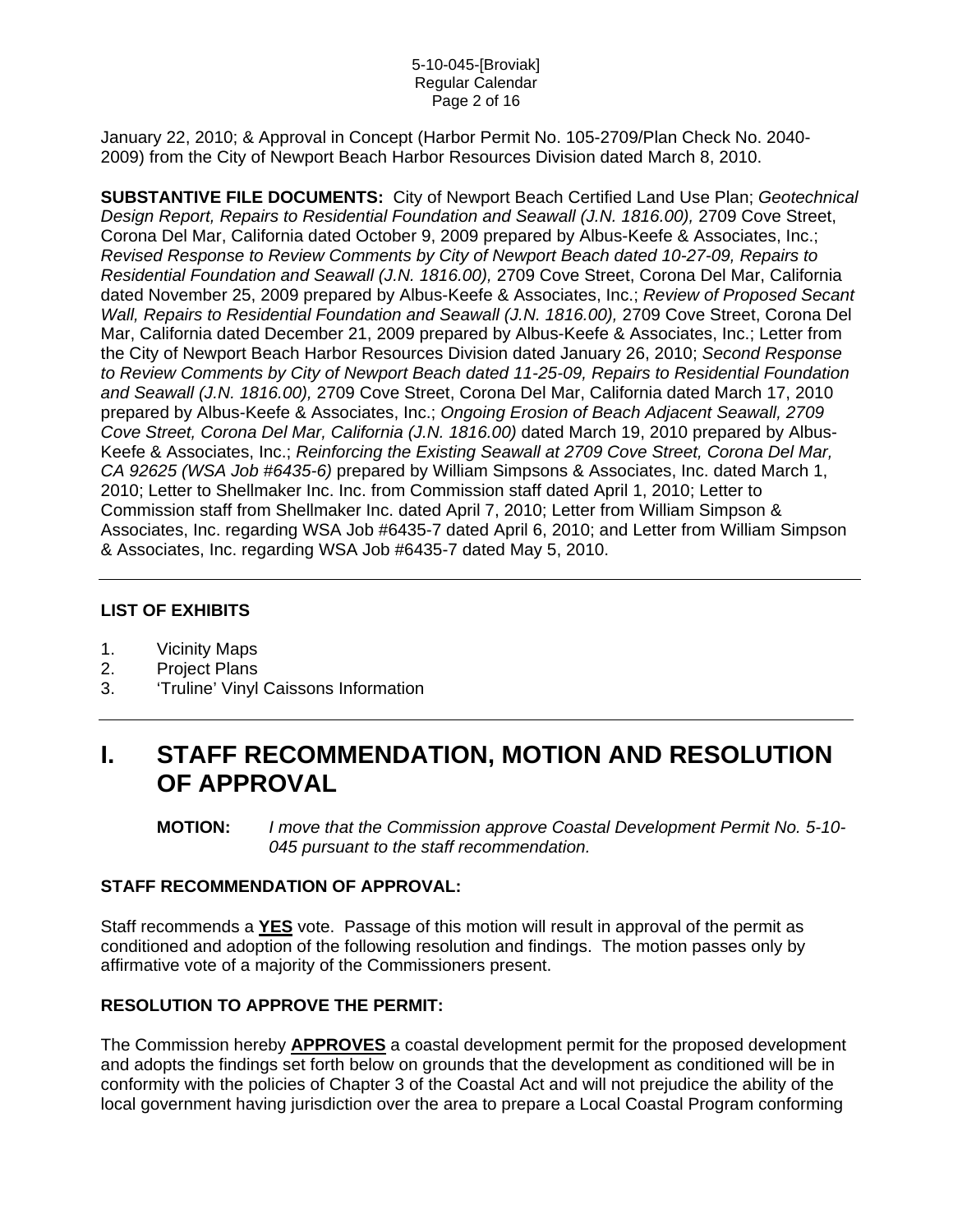to the provisions of Chapter 3. Approval of the permit complies with the California Environmental Quality Act because either 1) feasible mitigation measures and/or alternatives have been incorporated to substantially lessen any significant adverse effects of the development on the environment, or 2) there are no further feasible mitigation measures or alternatives that would substantially lessen any significant adverse impacts of the development on the environment.

# **II. STANDARD CONDITIONS**

- **1.** Notice of Receipt and Acknowledgment. The permit is not valid and development shall not commence until a copy of the permit, signed by the permittee or authorized agent, acknowledging receipt of the permit and acceptance of the terms and conditions, is returned to the Commission office.
- **2.** Expiration. If development has not commenced, the permit will expire two years from the date on which the Commission voted on the application.. Development shall be pursued in a diligent manner and completed in a reasonable period of time. Application for extension of the permit must be made prior to the expiration date.
- **3.** Interpretation. Any questions of intent or interpretation of any condition will be resolved by the Executive Director or the Commission.
- **4. Assignment.** The permit may be assigned to any qualified person, provided assignee files with the Commission an affidavit accepting all terms and conditions of the permit.
- **5. Terms and Conditions Run with the Land.** These terms and conditions shall be perpetual, and it is the intention of the Commission and the permittee to bind all future owners and possessors of the subject property to the terms and conditions.

# **III. SPECIAL CONDTIONS**

## **1. CONFORMANCE WITH GEOTECHNICAL RECOMMENDATIONS**

**A.** All final design and construction plans shall be consistent with all recommendations contained in the following documents: *Geotechnical Design Report, Repairs to Residential Foundation and Seawall (J.N. 1816.00),* 2709 Cove Street, Corona Del Mar, California dated October 9, 2009 prepared by Albus-Keefe & Associates, Inc.; *Revised Response to Review Comments by City of Newport Beach dated 10-27-09, Repairs to Residential Foundation and Seawall (J.N. 1816.00),* 2709 Cove Street, Corona Del Mar, California dated November 25, 2009 prepared by Albus-Keefe & Associates, Inc.; *Review of Proposed Secant Wall, Repairs to Residential Foundation and Seawall (J.N. 1816.00),* 2709 Cove Street, Corona Del Mar, California dated December 21, 2009 prepared by Albus-Keefe & Associates, Inc.; *Second Response to Review Comments by City of Newport Beach dated 11-25-09, Repairs to Residential Foundation and Seawall (J.N. 1816.00),* 2709 Cove Street, Corona Del Mar, California dated March 17, 2010 prepared by Albus-Keefe & Associates, Inc.; and *Ongoing Erosion of Beach Adjacent Seawall, 2709 Cove Street, Corona Del Mar, California (J.N. 1816.00)* dated March 19, 2010 prepared by Albus-Keefe & Associates, Inc.. No changes to the approved final plans shall occur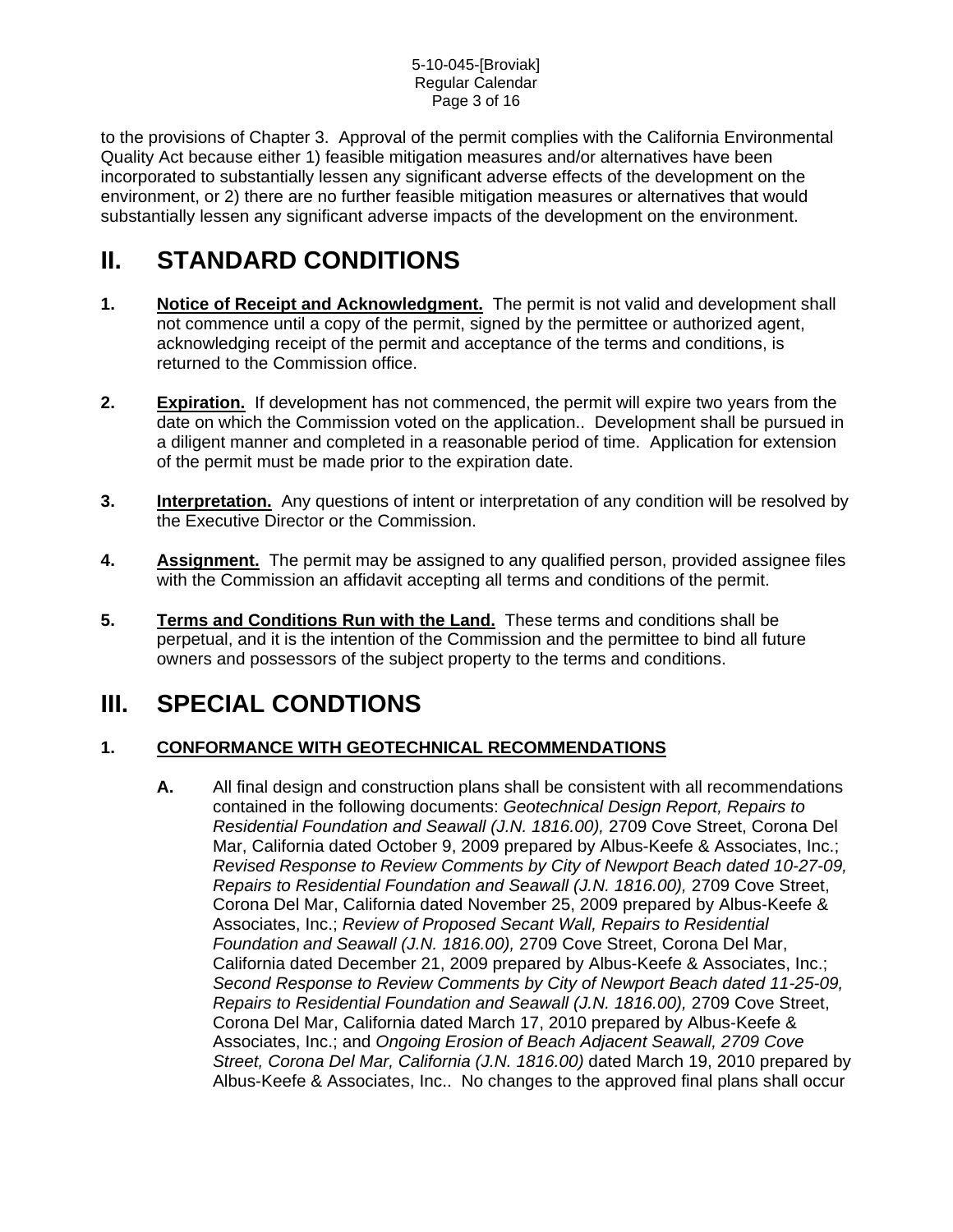without a Commission amendment to this coastal development permit unless the Executive Director determines that no amendment is legally required.

- **B. PRIOR TO ISSUANCE OF THE COASTAL DEVELOPMENT PERMIT**, the applicant shall submit, for the Executive Director's review and approval, evidence that an appropriately licensed professional has reviewed and approved all final design and construction plans and certified that each of those final plans is consistent with all the recommendations specified in the above-referenced geologic engineering report.
- **C.** The permittee shall undertake development in accordance with the approved final plans. Any proposed changes to the approved final plans shall be reported to the Executive Director. No changes to the approved final plans shall occur without a Commission amendment unless the Executive Director determines that no amendment is legally required.

## **2. ASSUMPTION OF RISK, WAIVER OF LIABILITY AND INDEMNITY**

By acceptance of this permit, the applicant acknowledges and agrees (i) that the site may be subject to hazards from sea level rise, flooding, wave attack, and erosion; (ii) to assume the risks to the applicants and the property that is the subject of this permit of injury and damage from such hazards in connection with this permitted development; (iii) to unconditionally waive any claim of damage or liability against the Commission, its officers, agents, and employees for injury or damage from such hazards; and (iv) to indemnify and hold harmless the Commission, its officers, agents, and employees with respect to the Commission's approval of the project against any and all liability, claims, demands, damages, costs (including costs and fees incurred in defense of such claims), expenses, and amounts paid in settlement arising from any injury or damage due to such hazards.

## **3. FUTURE DEVELOPMENT**

This permit is only for the development described in Coastal Development Permit No. 5-10-045. Pursuant to Title 14 California Code of Regulations Section 13250(b)(6), the exemptions otherwise provided in Public Resources Code Section 30610(a) shall not apply to the development governed by Coastal Development Permit No. 5-10-045. Accordingly, any future improvements to the seawall/bulkhead and any other development authorized by this permit, including but not limited to repair and maintenance identified as requiring a permit in Public Resources Section 30610(d) and Title 14 California Code of Regulations Sections 13252(a)-(b), shall require an amendment to Permit No. 5-10-045 from the Commission or shall require an additional coastal development permit from the Commission or from the applicable certified local government.

## **4. NO FUTURE SEAWARD EXTENSION OF SHORELINE PROTECTIVE DEVICE**

**A.** By acceptance of this permit, the applicant agrees, on behalf of itself and all successors and assigns, that no future repair or maintenance, enhancement, reinforcement, or any other activity affecting the shoreline protective device (seawall/bulkhead) approved pursuant to Coastal Development Permit No. 5-10- 045, as described and depicted on an Exhibit attached to the Notice of Intent to Issue Permit (NOI) that the Executive Director issues for this permit, shall be undertaken if such activity extends the footprint seaward of the subject shoreline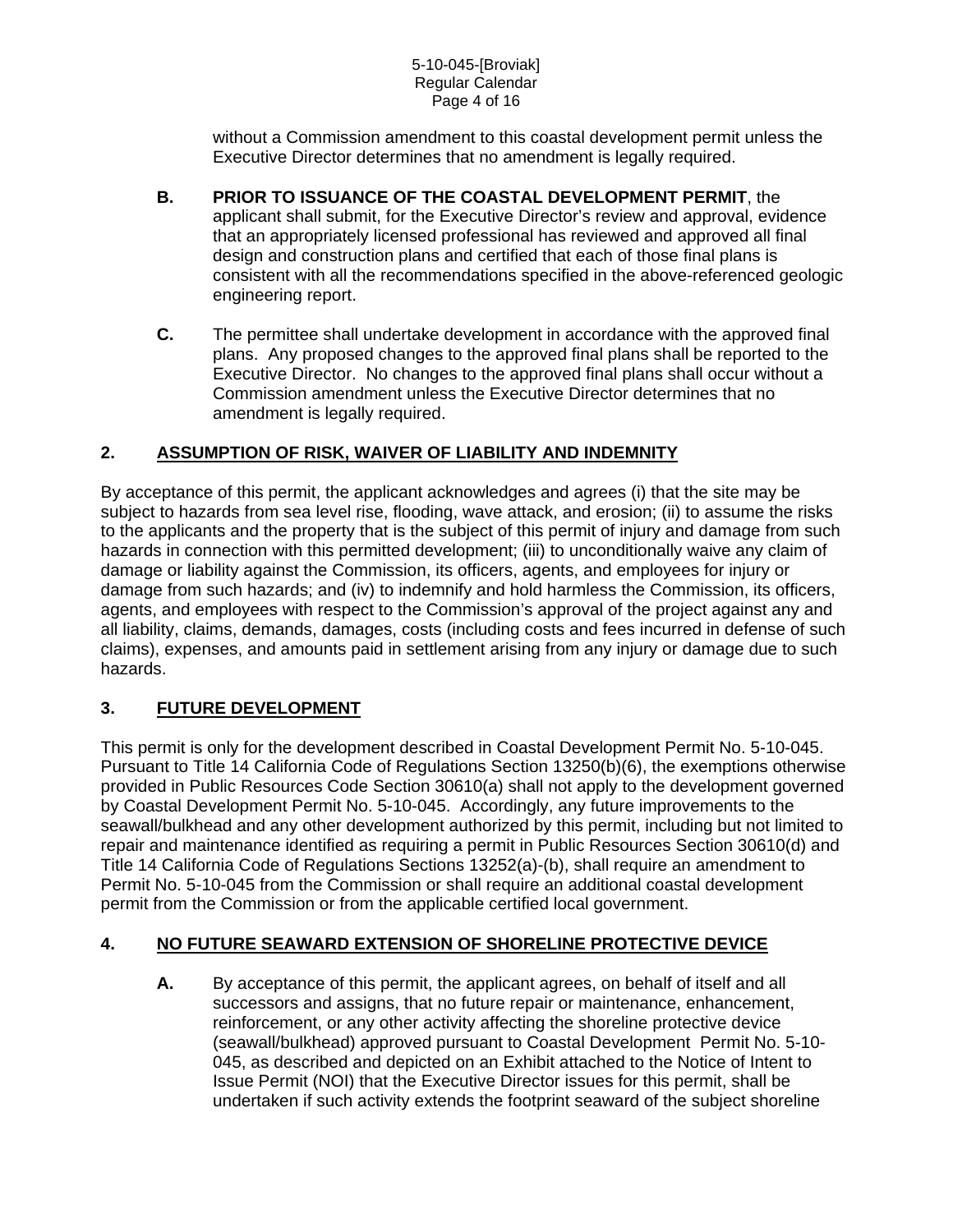protective device (seawall/bulkhead). By acceptance of this permit, the applicant waives, on behalf of itself (or himself or herself, as applicable) and all successors and assigns, any rights to such activity that may exist under Public Resources Code Section 30235.

**B.** Prior to the issuance by the Executive Director of the NOI FOR THIS PERMIT, the applicant shall submit for the review and approval of the Executive Director, and upon such approval, for attachment as an Exhibit to the NOI, a formal legal description and graphic depiction of the shoreline protective device approved by this permit, as generally described above and shown on Exhibit #2 attached to this staff report dated June 16, 2010, showing the footprint of the device and the elevation of the device referenced to NGVD (National Geodetic Vertical Datum).

### **5. CONSTRUCTION RESPONSIBILITIES AND DEBRIS REMOVAL**

The permittee shall comply with the following construction-related requirements:

- **A.** No demolition or construction materials, equipment, debris, or waste shall be placed or stored where it may enter sensitive habitat, receiving waters or a storm drain, or be subject to wave, wind, rain or tidal erosion and dispersion.
- **B.** Any and all debris resulting from demolition or construction activities, and any remaining construction material, shall be removed from the project site within 24 hours of completion of the project.
- **C.** Demolition or construction debris and sediment shall be removed from work areas each day that demolition or construction occurs to prevent the accumulation of sediment and other debris that may be discharged into coastal waters.
- **D.** Machinery or construction materials not essential for project improvements will not be allowed at any time in the intertidal zone.
- **E.** If turbid conditions are generated during construction a silt curtain will be utilized to control turbidity.
- **F.** Floating booms will be used to contain debris discharged into coastal waters and any debris discharged will be removed as soon as possible but no later than the end of each day.
- **G.** Non buoyant debris discharged into coastal waters will be recovered by divers as soon as possible after loss.
- **H.** All trash and debris shall be disposed in the proper trash and recycling receptacles at the end of every construction day.
- **I.** The applicant shall provide adequate disposal facilities for solid waste, including excess concrete, produced during demolition or construction.
- **J.** Debris shall be disposed of at a legal disposal site or recycled at a recycling facility. If the disposal site is located in the Coastal Zone, a coastal development permit or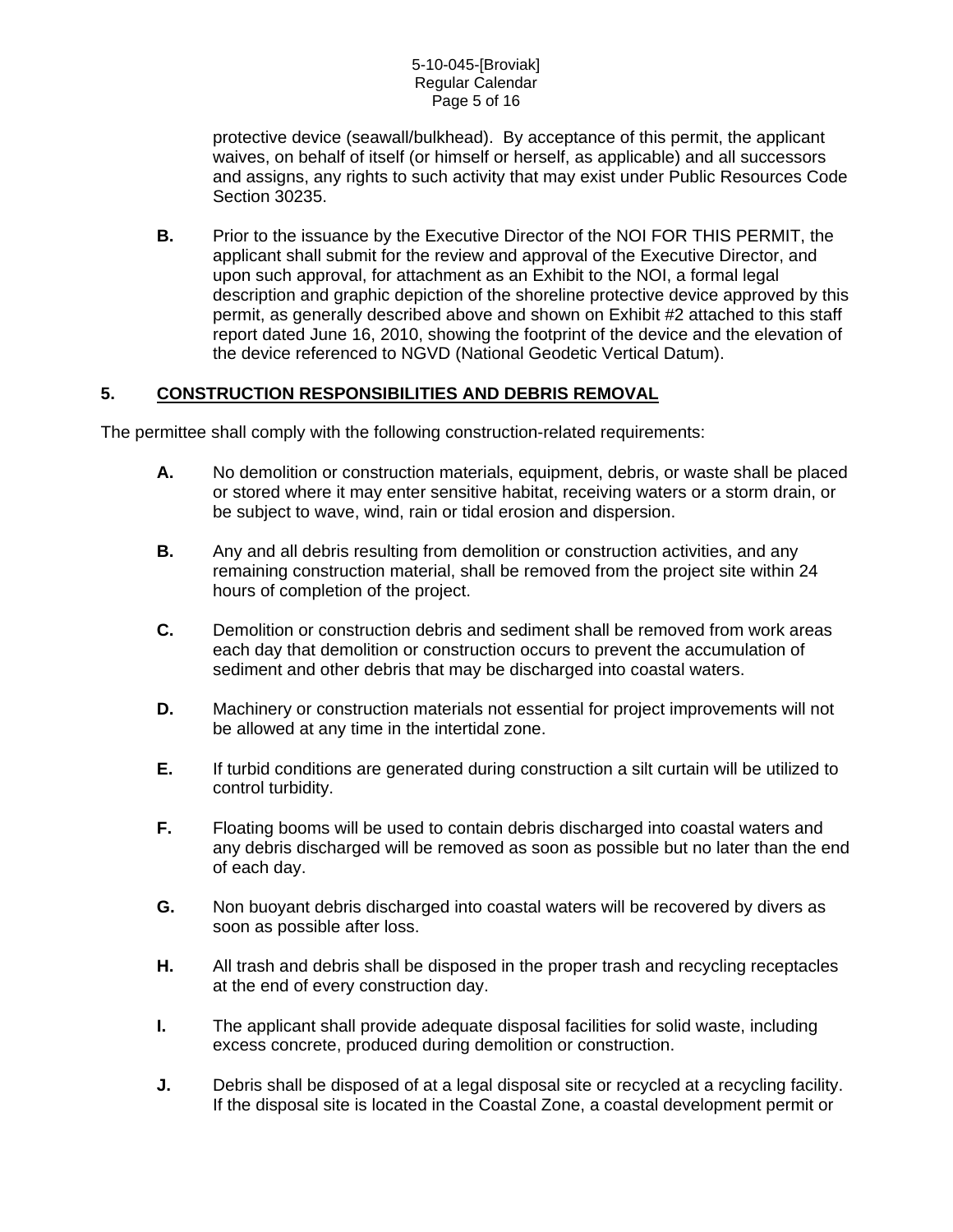an amendment to this permit shall be required before disposal can take place unless the Executive Director determines that no amendment or new permit is legally required.

- **K.** All stock piles and construction materials shall be covered, enclosed on all sides, shall be located as far away as possible from drain inlets and any waterway, and shall not be stored in contact with the soil.
- **L.** Machinery and equipment shall be maintained and washed in confined areas specifically designed to control runoff. Thinners or solvents shall not be discharged into sanitary or storm sewer systems.
- **M.** The discharge of any hazardous materials into any receiving waters shall be prohibited.
- **N.** Spill prevention and control measures shall be implemented to ensure the proper handling and storage of petroleum products and other construction materials. Measures shall include a designated fueling and vehicle maintenance area with appropriate berms and protection to prevent any spillage of gasoline or related petroleum products or contact with runoff. The area shall be located as far away from the receiving waters and storm drain inlets as possible.
- **O.** Best Management Practices (BMPs) and Good Housekeeping Practices (GHPs) designed to prevent spillage and/or runoff of demolition or construction-related materials, and to contain sediment or contaminants associated with demolition or construction activity, shall be implemented prior to the on-set of such activity.
- **P.** All BMPs shall be maintained in a functional condition throughout the duration of construction activity.

## **6. STAGING AREA FOR CONSTRUCTION**

- **A. PRIOR TO ISSUANCE OF THE COASTAL DEVELOPMENT PERMIT**, the permittee shall submit two (2) full size copies of a construction staging plan for the review and approval of the Executive Director which indicates that the construction staging area(s) and construction corridor(s) will minimize public access impacts to the adjacent public beach.
	- (1) The plan shall demonstrate that:
		- (a) Construction equipment, materials or activity shall not occur outside the staging area and construction corridor identified on the site plan required by this condition.
		- (b) Construction equipment, materials, or activity shall not be placed on the sandy beach outside of the immediate construction zone.
		- (c) The construction staging area will gradually be reduced as less materials and equipment are necessary.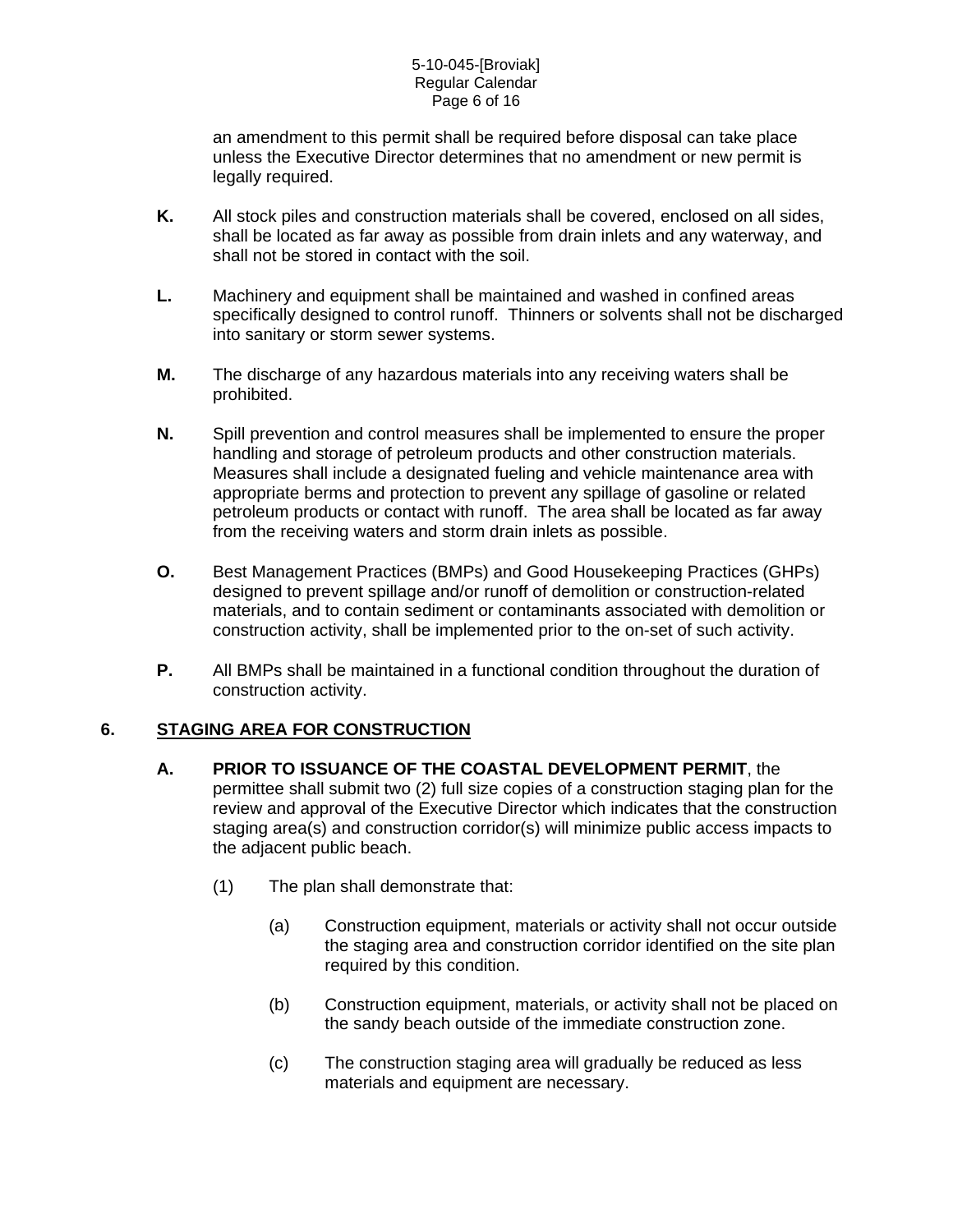#### 5-10-045-[Broviak] Regular Calendar Page 7 of 16

- (d) The construction access route will only be intermittently closed for transport of equipment and materials. When not in use for transportation of equipment and materials, it will be made available for undisrupted public access.
- (2) The plan shall include, at a minimum, the following components:
	- (a) A site plan that depicts:
		- 1. limits of the staging area(s);
		- 2. construction corridor(s);
		- 3. construction site;
		- 4. location of construction fencing and temporary job trailers with respect to the existing parking lot, day use area and the sandy beach.
- **B.** The permittee shall undertake development in accordance with the approved final plans. Any proposed changes to the approved final plans shall be reported to the Executive Director. No changes to the approved final plans shall occur without a Commission amendment to this coastal development permit unless the Executive Director determines that no amendment is required.

## **7. DEED RESTRICTION**

**PRIOR TO ISSUANCE OF THE COASTAL DEVELOPMENT PERMIT**, the applicant shall submit to the Executive Director for review and approval documentation demonstrating that the landowner has executed and recorded against the parcel(s) owned by the applicant that are governed by this permit a deed restriction, in a form and content acceptable to the Executive Director: (1) indicating that, pursuant to this permit, the California Coastal Commission has authorized development on the subject property, subject to terms and conditions that restrict the use and enjoyment of that property; and (2) imposing the special conditions of this permit as covenants, conditions and restrictions on the use and enjoyment of the Property. The deed restriction shall include a legal description of the entire parcel or parcels governed by this permit. The deed restriction shall also indicate that, in the event of an extinguishment or termination of the deed restriction for any reason, the terms and conditions of this permit shall continue to restrict the use and enjoyment of the subject property so long as either this permit or the development it authorizes, or any part, modification, or amendment thereof, remains in existence on or with respect to the subject property.

# **IV. FINDINGS AND DECLARATIONS**

The Commission hereby finds and declares: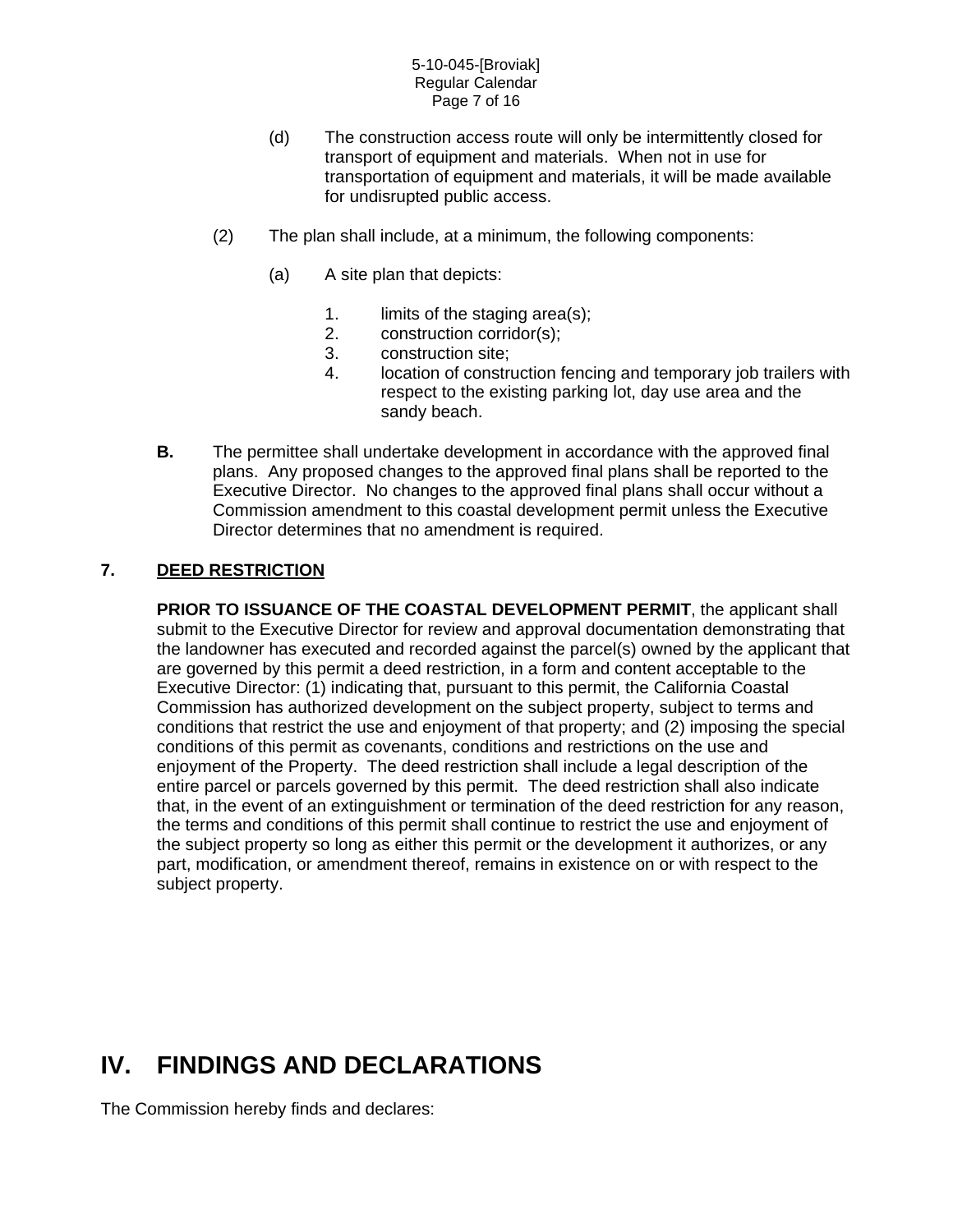## **A. PROJECT LOCATION AND DESCRIPTION**

## **1. Project Location**

The project site is located near the corner of Cove Street and Way Lane, in the community of Corona Del Mar, City of Newport Beach (County of Orange) (Exhibit #1). The project site is bordered by Cove Street on the northeast, an adjacent residence and Way Lane on the southeast, a residential property on the southwest, and by a sandy beach and Newport Bay on the west. The property is occupied by an existing two-story single-family residence surrounded by a bulkhead on the north, west and southwest sides of the property. The distance between the existing residence and the seawall/bulkhead is minimal. The lot size is 1,800 square feet and the City of Newport Beach Land Use Plan (LUP) designates use of the site for Single Unit Residential Detached (RSD) and the proposed project adheres to this designation.

### **2. Project Description**

The proposed project will reinforce the existing seawall/bulkhead located on the north, west and southwest property line by constructing a 'Truline' pile wall on the land side of the existing seawall/bulkhead and further embedded than the existing seawall/bulkhead (Exhibit #2).

According to the applicant, last summer the property suffered from a significant soil loss directly behind (landward) the existing seawall/bulkhead that resulted in an undermining of a portion of the home and exterior flatwork. As an emergency precaution, the City of Newport Beach filled the void with concrete slurry and temporarily shored the home. Prior to this, the existing seawall/bulkhead had not exhibited any obvious shifting or settling and had no modification made to it.

The residence is located adjacent to a pocket public beach and as the years have gone by repeated storms and wave and tidal action have scoured sand away from the toe of the seawall/bulkhead. When the failure occurred, the toe of the wall was completely exposed along a portion of the wall allowing sand to escape from underneath the house (under the living room) under the wall to the beach. The resulting sand loss caused the foundation of the house to fail. To save the existing residence and seawall/bulkhead, emergency shoring (consisting of a temporary wooden wall placed underneath the house that will be removed after the proposed project has been completed) was installed and pumping of slurry underneath the house took place which stabilized the situation until a permanent solution (the proposed project) could be sought.

Prior to the conclusion that a 'Truline' pile wall would be installed landward of the existing seawall/bulkhead to increase embedment to prevent any further sand loss, a number of other options were considered by the applicant. These other options were ultimately not chosen by the applicant due to reasons ranging from: resulting encroachment onto the public beach by those designs and also construction equipment, the minimum distance of the house from the seawall/bulkhead, cost, access, etc.

The new 'Truline' pile wall will be composed of interlocking vinyl caissons, approximately 12" wide by 8" deep, installed from bedrock to an elevation equal to the bottom of the existing coping (Exhibit #3). This design will prevent recurrence of erosion under and behind the wall. The elevation at the top of existing coping will be approximately +10.25' Mean Lower Low Water (MLLW), which will meet current City of Newport Beach height requirements for bulkheads (+9 MLLW). Epoxy coated rebar will then be placed in the vinyl caissons, which will then be filled with concrete. A bond beam will be cast above the caissons, unifying the existing wall to the new wall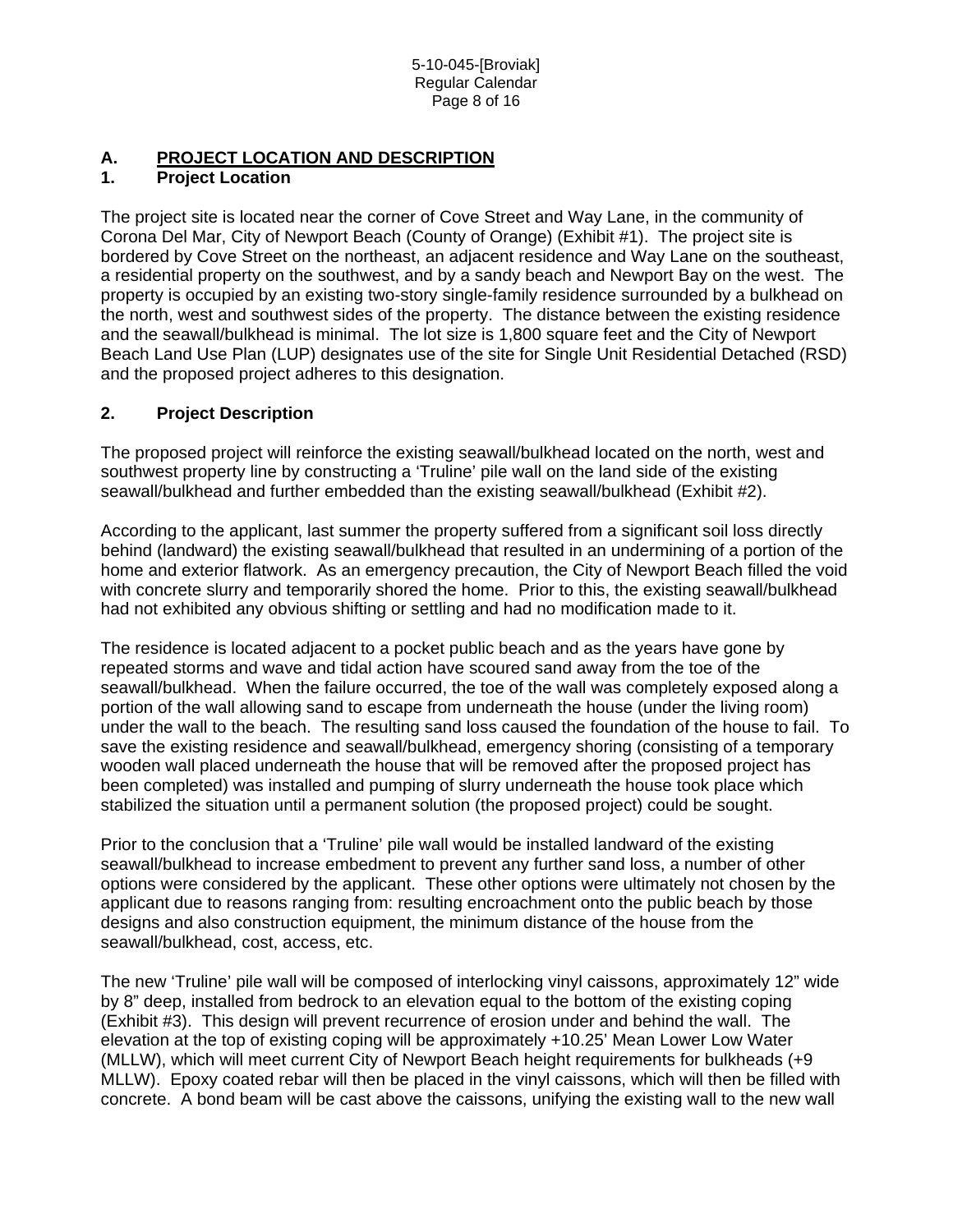behind it. All vinyl components will be manufactured by Truline LLC, a division of Formtech, Inc., based in Naples Florida. The new wall will be 60' long on the beach side (west) with a 9'-6"long return wall along the street side property line (north) and another return wall 29' long along the property line with the neighbor at 2708 Shell St (southwest). In order to install the 'Truline' pile wall, the existing slurry previously pumped in will be chipped away to create an approximate 6-foot deep trench behind the existing seawall/bulkhead to install the new seawall/bulkhead.

The current seawall/bulkhead will not be removed and all construction will occur behind the existing wall. The construction of the new seawall/bulkhead will not require any dewatering. All construction equipment will remain on the property of 2709 Cove Street or the adjacent paved street end (no equipment will encroach upon the public beach).

On top of the existing concrete coping, glass panels will be installed. However, in order to avoid bird strikes caused by transparent glass, the glass panels shall be frosted.

In addition, the project also includes a new trench drain along the north portion of the lot fronting Cove Street. Existing hardscape surrounding the residence will also be replaced like for like.

### **B. PROTECTIVE STRUCTURES AND HAZARDS**

Section 30235 of the Coastal Act states:

*Revetments, breakwaters, groins, harbor channels, seawalls, cliff retaining walls, and other such construction that alters natural shoreline processes shall be permitted when required to serve coastal-dependent uses or to protect existing structures or public beaches in danger from erosion, and when designed to eliminate or mitigate adverse impacts on local shoreline sand supply. Existing marine structures causing water stagnation contributing to pollution problems and fish kills should be phased out or upgraded where feasible.* 

Section 30253 of the Coastal Act states in relevant part:

*New development shall:* 

- *(1) Minimize risks to life and property in areas of high geologic, flood, and fire hazard.*
- *(2) Assure stability and structural integrity, and neither create nor contribute significantly to erosion, geologic instability, or destruction of the site or surrounding area…*

#### **1. Seawall/Bulkhead**

Site conditions include an existing seawall/bulkhead. As discussed previously, the property recently suffered from a significant soil loss in an area directly behind the existing seawall/bulkhead. The loss of soil resulted in the undermining of a portion of the home and exterior flatwork. As an emergency precaution, the void has been filled with concrete slurry and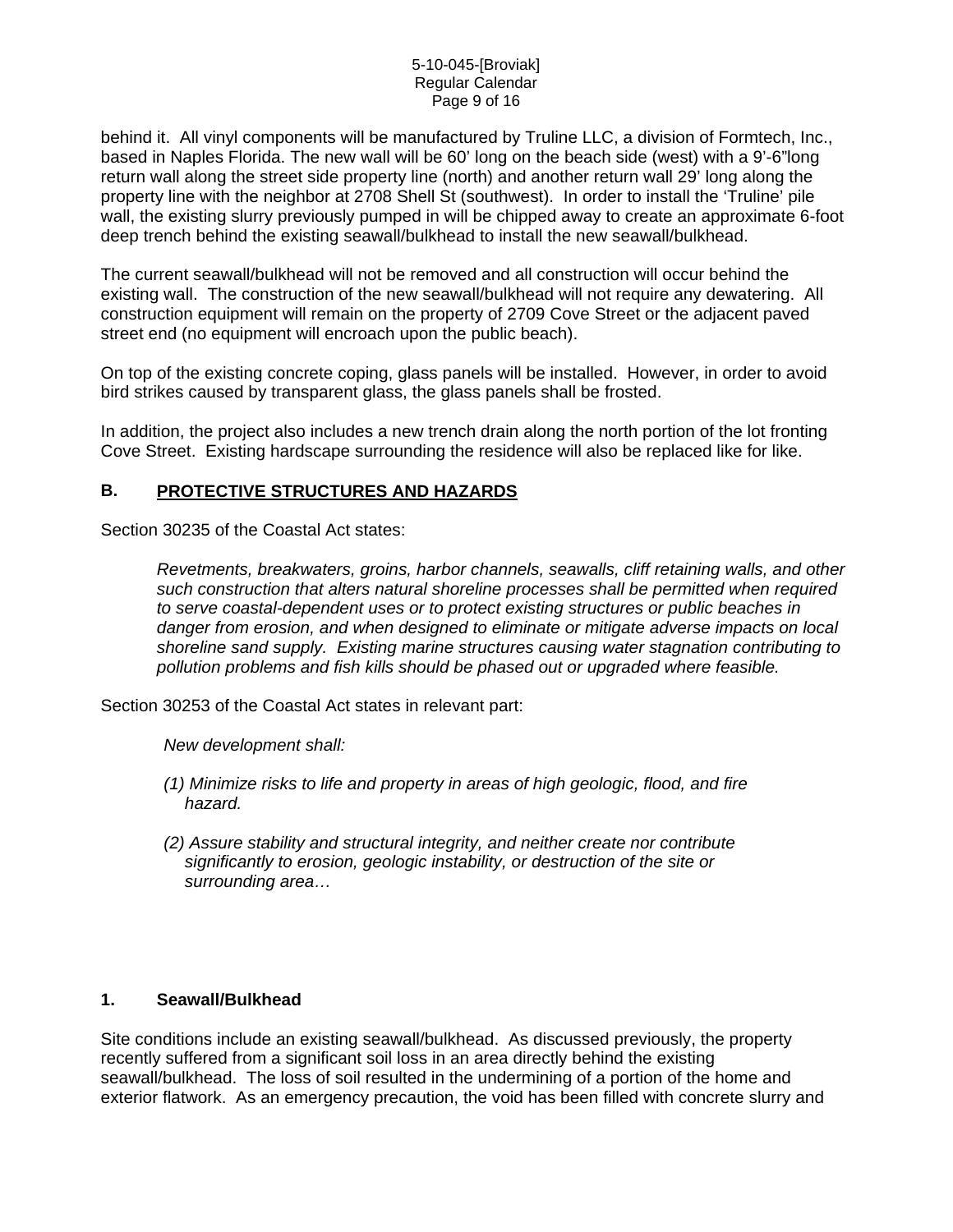#### 5-10-045-[Broviak] Regular Calendar Page 10 of 16

the home temporarily shored. The existing seawall/bulkhead had not shown any signs of obvious shifting or settling, and no modifications had been made to the wall prior to the failure. In order to analyze and fully assess the situation, several geotechnical investigations have been completed: *Geotechnical Design Report, Repairs to Residential Foundation and Seawall (J.N. 1816.00),* 2709 Cove Street, Corona Del Mar, California dated October 9, 2009 prepared by Albus-Keefe & Associates, Inc.; *Revised Response to Review Comments by City of Newport Beach dated 10-27- 09, Repairs to Residential Foundation and Seawall (J.N. 1816.00),* 2709 Cove Street, Corona Del Mar, California dated November 25, 2009 prepared by Albus-Keefe & Associates, Inc.; *Review of Proposed Secant Wall, Repairs to Residential Foundation and Seawall (J.N. 1816.00),* 2709 Cove Street, Corona Del Mar, California dated December 21, 2009 prepared by Albus-Keefe & Associates, Inc.; *Second Response to Review Comments by City of Newport Beach dated 11-25- 09, Repairs to Residential Foundation and Seawall (J.N. 1816.00),* 2709 Cove Street, Corona Del Mar, California dated March 17, 2010 prepared by Albus-Keefe & Associates, Inc.; and *Ongoing Erosion of Beach Adjacent Seawall, 2709 Cove Street, Corona Del Mar, California (J.N. 1816.00)*  dated March 19, 2010 prepared by Albus-Keefe & Associates, Inc.. The investigations determined that in order to best protect the site a 'Truline' pile wall should be installed landward of the existing seawall/bulkhead. The current seawall/bulkhead will not be removed and all construction will occur behind the existing wall. In order to ensure that the work does not adversely affect adjacent properties, that they minimize risks to life and property, and to assure stability and structural integrity, the Commission imposes **SPECIAL CONDITION NO. 1**, which requires the applicant to submit, prior to issuance of the permit, evidence of conformance with geotechnical recommendations.

The seawall/bulkhead is required at the subject site to protect the structural integrity of the site from tidal activity. The seawall/bulkhead supports the existing residence, public street and adjacent residences. If the seawall/bulkhead were removed and not replaced, tidal activity would erode and destabilize the lot and the development landward of the bulkhead (i.e. public street, adjacent residences). Therefore, the proposed seawall/bulkhead reinforcement is necessary to protect existing structures. The proposed seawall/bulkhead reinforcement would not result in new fill of coastal waters or changes to shoreline sand supply/erosion at the site. The proposed development will protect lot stability and reduce risks to life and property with a structurally superior bulkhead system.

### **2. Wave Uprush and Flooding Hazards**

The project site is a seawall/bulkhead lot adjacent to a public beach and Newport Bay. Due to its location, the property may be subject to wave and flooding hazards. As evident by the situation that lead to the need for the seawall/bulkhead reinforcement, the beachfront site is subject to future flooding and wave attack because of the fluctuating nature of coastal conditions (i.e. sand supply and sea level rise).

To further analyze the suitability of the site for the proposed development relative to potential wave hazards and sea level rise, Commission staff requested the preparation of a wave run-up, flooding, and erosion hazard analysis, prepared by an appropriately licensed professional (e.g. coastal engineer). In response, the applicant submitted the following: Letter from William Simpson & Associates, Inc. regarding WSA Job #6435-7 dated April 6, 2010; and Letter from William Simpson & Associates, Inc. regarding WSA Job #6435-7 dated May 5, 2010. These letters indicated that the average top of concrete coping elevation along the existing seawall is +10.25' MLLW (Mean Lower Low Water), that the highest tides in Newport Beach threaten flooding of low lying terrain, and that historically the highest tides have reached approximately 7.8 feet MLLW twice (January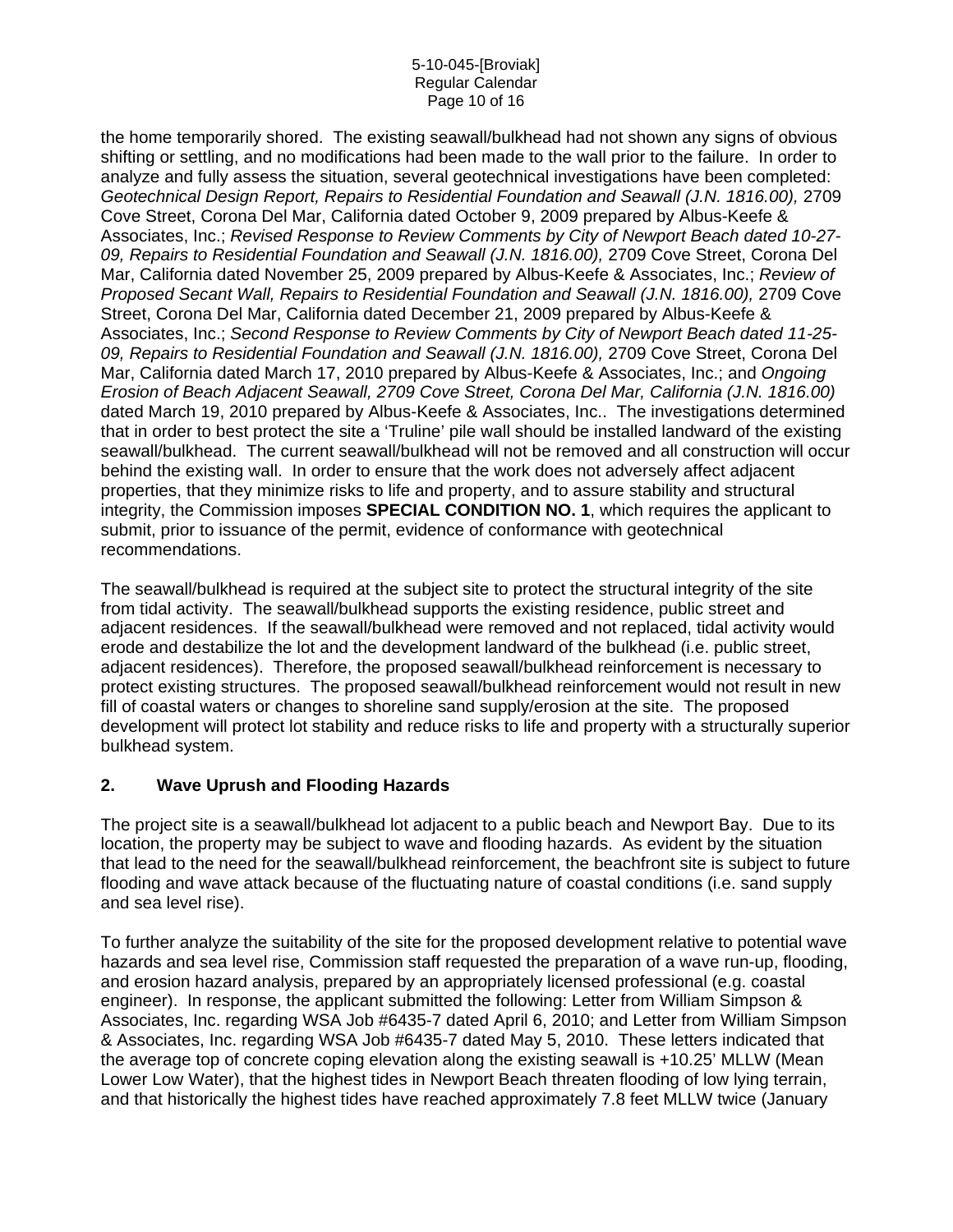#### 5-10-045-[Broviak] Regular Calendar Page 11 of 16

1983 and January 2005). The project was designed based on 2-feet of sea level rise by the year of 2075, or 65 years from now and that the wall shall serve as protection for the residence on the lot from sea level rise up to approximately 2-feet, 6-inches or so. If sea level rises greater than that, the residence may be put at risk. Furthermore, if the water level or waves exceed the design condition, the current wall will then have to be raised. Ultimately though, the letters conclude: "*All of the above being said, and considering the fact that proposed Truline Pile Wall on the landward side of the existing seawall and along both property lines perpendicular to the seawall, are practically reinforced concrete walls with top of wall elevations of at least+10.20 MLLW, we believe that the risk of the development on the site getting exposed to hazards from erosion, wave attack, wave run-up or flooding is very limited. Once constructed in compliance with the enclosed drawings S-0, S-0A, S-2 & S-2, no additional protective device at the proposed development will be required, during the economical life of the associated structure, to protect it from any existing or anticipated future hazards*."

Commission staff has reviewed the hazards analysis and, based on the information provided and subsequent correspondence concurs with the conclusion that the site is safe from flooding and wave uprush hazards at this time. Therefore, the proposed development can be allowed under Section 30253 of the Coastal Act, which requires new development to "*assure stability and structural integrity, and neither create nor contribute significantly to erosion, geologic instability, or destruction of the site or surrounding area or in any way require the construction of protective devices…"*

Although the applicant's report indicates that the site is safe for development at this time, beach areas are dynamic environments, which may be subject to unforeseen changes. Such changes may affect beach processes, including sand regimes. The mechanisms of sand replenishment are complex and may change over time, especially as beach process altering structures, such as jetties, are modified, either through damage or deliberate design. The effects of sea level rise also adds some uncertainty. In order to address this situation with respect to Coastal Act policy, **THREE (3) SPECIAL CONDITIONS** are necessary.

### a. Assumption of Risk

Given that the applicant has chosen to implement the project despite potential risks from sea level rise, wave attack, erosion, or flooding, the applicant must assume the risks. Therefore, the Commission imposes **SPECIAL CONDITION NO. 2** for an assumption-ofrisk agreement. In this way, the applicant is notified that the Commission is not liable for damage as a result of approving the permit for development. The condition also requires the applicant to indemnify the Commission in the event that third parties bring an action against the Commission as a result of the failure of the development to withstand the hazards. In addition, the condition ensures that future owners of the property will be informed of the risks and the Commission's immunity from liability. As conditioned, the Commission finds the proposed project is consistent with Section 30253 of the Coastal Act.

### b. Future Development

As discussed previously, the project site is located on a beachfront lot that may be subject to future flooding and wave attack as coastal conditions change. Since coastal processes are dynamic and structural development may alter the natural environment, future development adjacent to the beach could adversely affect future shoreline conditions if not properly evaluated. For this reason, the Commission is imposing **SPECIAL CONDITION**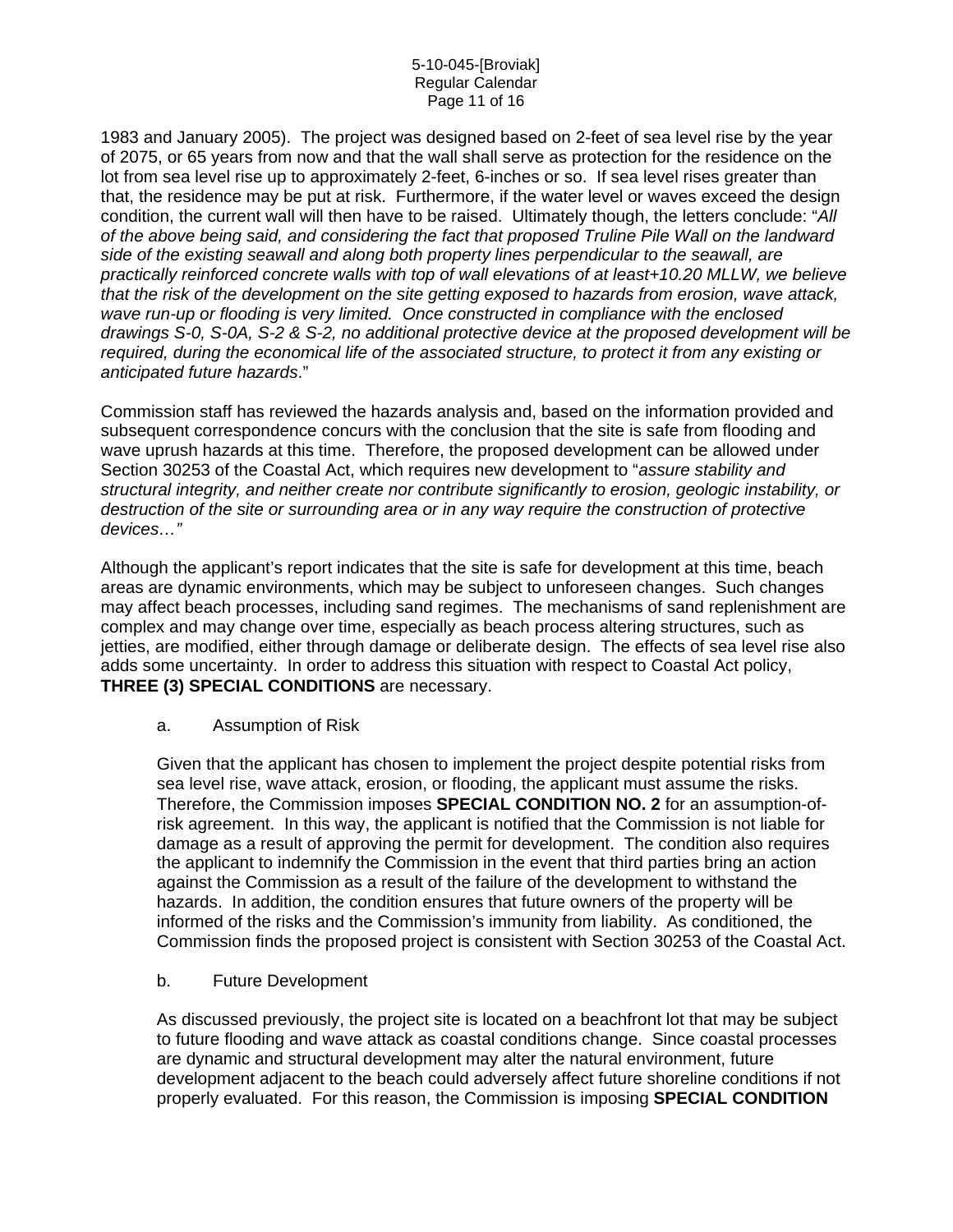**NO. 3,** which states that any future development or additions on the property, including but not limited to any future improvements to the seawall/bulkhead, requires a coastal development permit from the Commission or its successor agency. Section 13250 (b) of Title 14 of the California Code of Regulations specifically authorizes the Commission to require a permit for improvements that could involve a risk of adverse environmental effect. This condition ensures that any future development on this site that may affect shoreline processes receives review by the Commission.

#### c. No seaward placement of bulkhead

The bulkhead design will conform to the current minimum elevation requirements set by the City of Newport Beach, that the bulkhead elevation be at least +9 foot MLLW. This elevation has been established as a minimum standard and, according to the City of Newport Beach's Harbor Committee Report on Global Warming and Sea Level Rise Effects on Newport Harbor, many of the existing bulkheads are lower than the +9 foot MLLW standard. Bulkhead standards for Dana Point and Huntington harbor require new bulkheads be built to +10 foot MLLW elevation. The City of Newport Beach recommended minimum elevation does not take into account a significant rise in sea level. The proposed bulkhead reinforcement results in a wall height that is higher than the City's minimum and will provide protection against flooding from some forecasted sea level rise. However, if the water level or waves exceed the design condition, the current wall will then have to be raised. **SPECIAL CONDITION NO. 4** requires that any future maintenance or work to address changing sea level, increased flooding or other coastal hazards be undertaken on or inland of the proposed development and that there not be any seaward encroachment beyond the identified and recorded line of development.

### **CONCLUSION**

To assure stability and structural integrity, and neither create nor contribute significantly to erosion, geologic instability, or destruction of the site or surrounding area and to make sure the proposed project does not result in future adverse effects to coastal processes, **FOUR (4) SPECIAL CONDITIONS** have been imposed. **SPECIAL CONDITION NO. 1** requires incorporation of the recommendations in the bulkhead evaluation. **SPECIAL CONDITION NO. 2** require an assumption-of-risk agreement. **SPECIAL CONDITION NO. 3** states that any future development or additions on the property, including but not limited to hardscape improvements, grading, landscaping, vegetation removal and structural improvements requires a coastal development permit from the Commission or its successor agency. **SPECIAL CONDITION NO. 4** requires that any future maintenance or work to address changing sea level, increased flooding or other coastal hazards be undertaken on or inland of the proposed development and that there not be any seaward encroachment beyond the identified and recorded line of development. Only as conditioned does the Commission finds that the proposed project is consistent with Section 30235 and 30253of the Coastal Act.

### **C. WATER QUALITY AND THE MARINE ENVIRONMENT**

Section 30230 of the Coastal Act states:

*Marine resources shall be maintained, enhanced, and where feasible, restored. Special protection shall be given to areas and species of special biological or economic significance. Uses of the marine environment shall be carried out in a manner that will*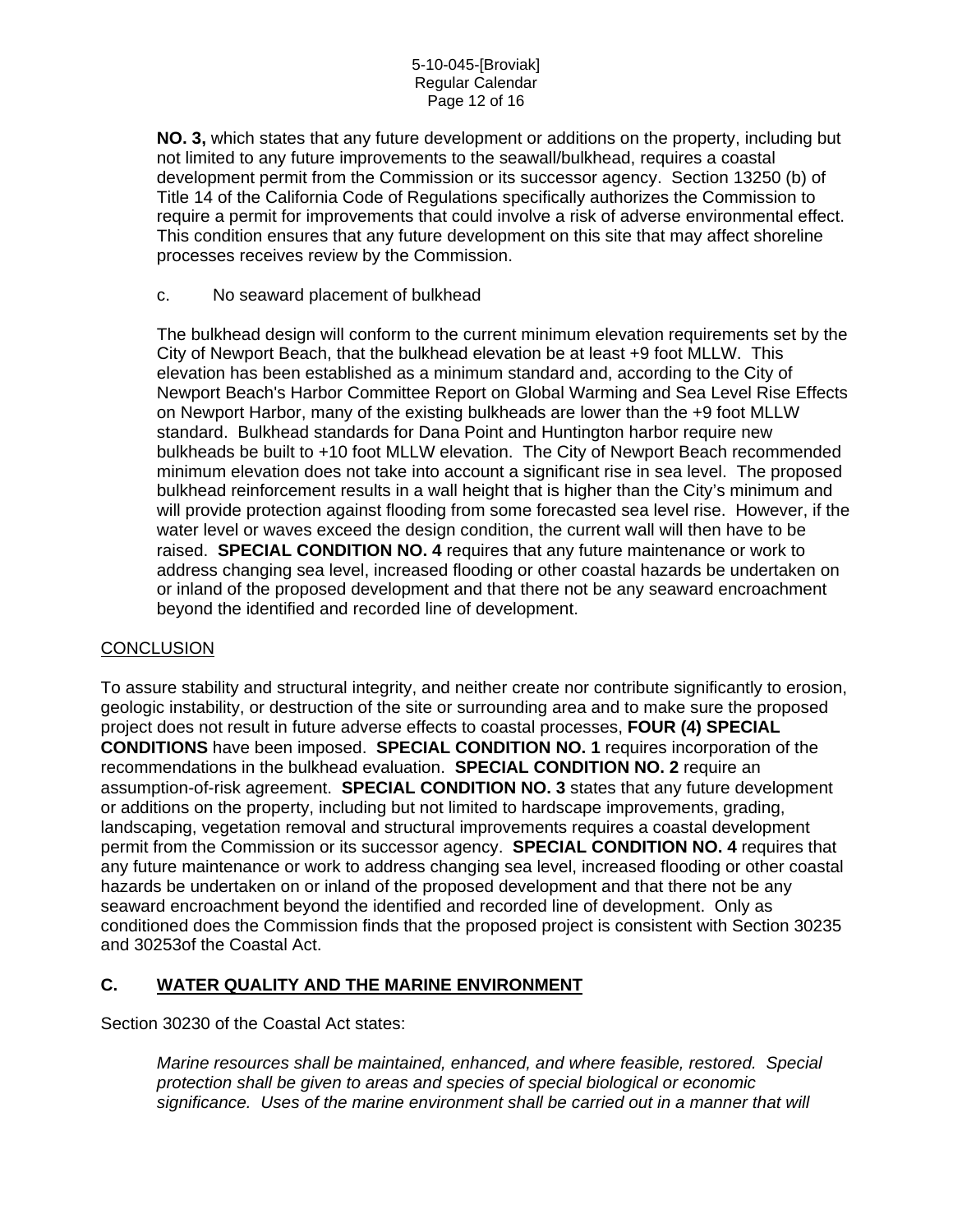#### 5-10-045-[Broviak] Regular Calendar Page 13 of 16

*sustain the biological productivity of coastal waters and that will maintain healthy populations of all species of marine organisms adequate for long-term commercial, recreational, scientific, and educational purposes.* 

Section 30231 of the Coastal Act states:

*The biological productivity and the quality of coastal waters, streams, wetlands, estuaries, and lakes appropriate to maintain optimum populations of marine organisms and for the protection of human health shall be maintained and, where feasible, restored through, among other means, minimizing adverse effects of waste water discharges and entrainment, controlling runoff, preventing depletion of ground water supplies and substantial interference with surface water flow, encouraging waste water reclamation, maintaining natural vegetation buffer areas that protect riparian habitats, and minimizing alteration of natural streams.* 

Section 30233 of the Coastal Act states in part:

*(a) The diking, filling, or dredging of open coastal waters, wetlands, estuaries, and lakes shall be permitted in accordance with other applicable provisions of this division, where there is no feasible less environmentally damaging alternative, and where feasible mitigation measures have been provided to minimize adverse environmental effects, and shall be limited to the following:* 

*(1) New expanded port, energy, and coastal-dependent industrial facilities, including commercial fishing facilities.* 

*(2) Maintaining existing, or restoring previously dredged, depths in existing navigational channels, turning basins, vessel berthing and mooring areas, and boat launching ramps.* 

*(3) In open coastal waters, other than wetlands, including streams, estuaries, and lakes, new or expanded boating facilities and the placement of structural pilings for public recreational piers that provide public access and recreational opportunities.* 

*(4) Incidental public service purposes, including but not limited to, burying cables and pipes or inspection of piers and maintenance of existing intake and outfall lines.* 

*(5) Mineral extraction, including sand for restoring beaches, except in environmentally sensitive areas.* 

*(6) Restoration purposes.* 

*(7) Nature study, aquaculture, or similar resource dependent activities.* 

### **1. Fill of Open Coastal Waters**

Section 30233(a) limits the diking, filling and dredging of open coastal waters to certain specific allowable uses. In order for fill of open coastal waters to be approved, the proposed project must be found to be an allowable use, the project must also be the least environmentally damaging alternative, and the project must have adequate mitigation measures to minimize adverse impacts. The project proposes to install a seawall/bulkhead landward of the existing wall. Therefore, the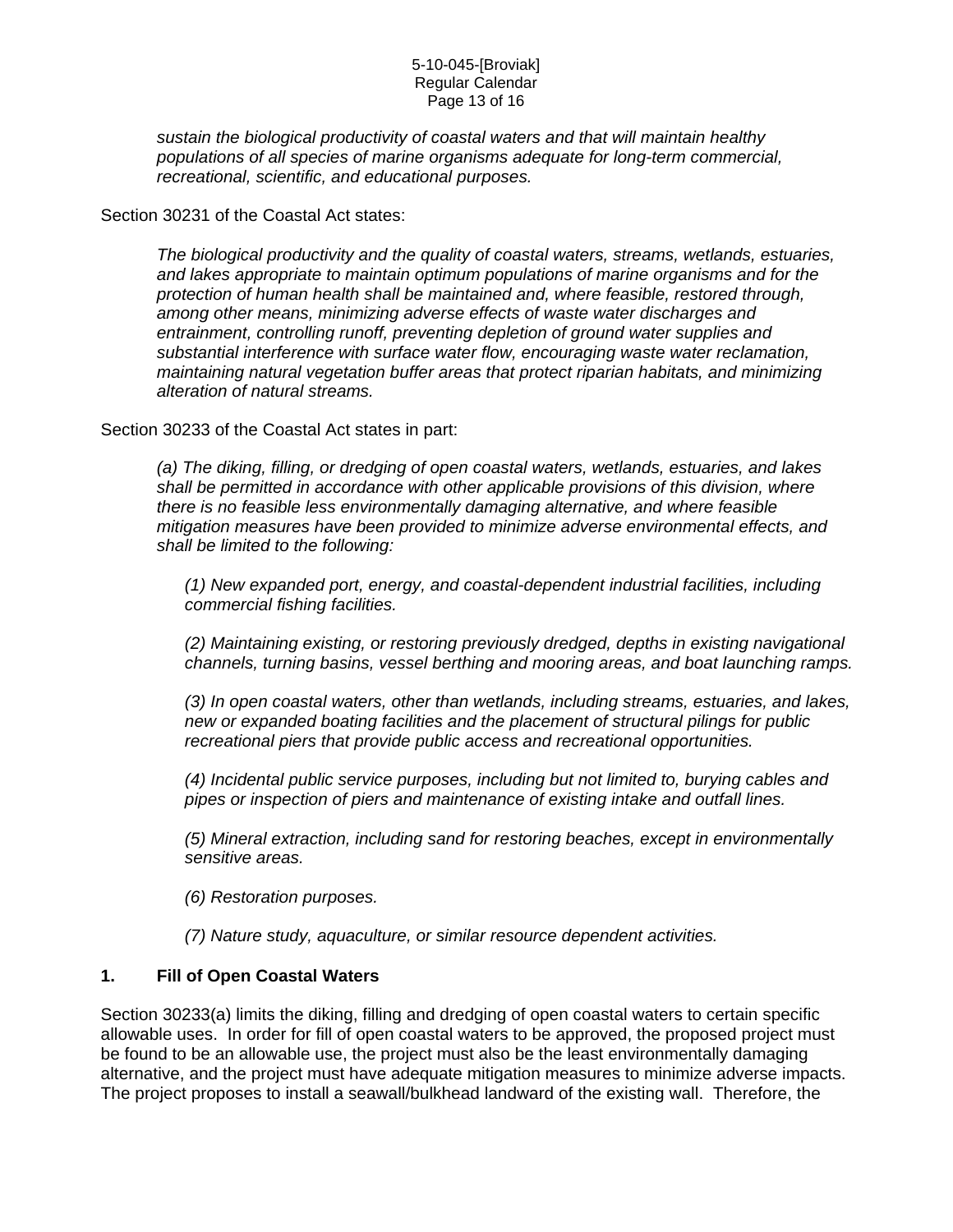project does not result in the fill of open coastal waters. However, there is potential for the applicant to propose a seaward extension of the seawall/bulkhead resulting in fill of open coastal waters. Therefore the Commission imposes, **SPECIAL CONDITION NO. 4**, which requires no future seaward extension of the bulkhead into coastal waters to avoid future fill of coastal waters.

## **2. Construction Impacts to Water Quality**

The proposed development will occur adjacent to a sandy public beach and Newport Bay. Construction of any kind adjacent to or in coastal waters has the potential to impact marine resources. The bay provides an opportunity for water oriented recreational activities and also serves as a home for marine habitat. Because of the coastal recreational activities and the sensitivity of the harbor habitat, potential water quality issues must be examined as part of the review of this project. In order to avoid adverse construction-related impacts upon marine resources, **SPECIAL CONDITION NO. 5** outlines construction-related requirements to provide for appropriate construction methods as well as the safe storage of construction materials and the safe disposal of construction debris.

### **CONCLUSION**

To minimize the adverse impacts upon the marine environment, **TWO (2) SPECIAL CONDITIONS** have been imposed. **SPECIAL CONDITION NO. 4** requires no future seaward extension of the bulkhead into coastal waters to avoid future fill of coastal waters. **SPECIAL CONDITION NO. 5**  outlines construction-related requirements to provide for appropriate construction methods as well as the safe storage of construction materials and the safe disposal of construction debris. Only as conditioned does the Commission finds that the proposed project is consistent with Section 30230, 30231 and 30233 of the Coastal Act.

## **D. PUBLIC ACCESS**

Section 30213 of the Coastal Act states, in pertinent part:

*Lower cost visitor and recreational facilities shall be protected, encouraged, and, where feasible, provided. Developments providing public recreational opportunities are preferred.* 

The protection of public access is an important aspect of the Coastal Act. The project site is adjacent to a pocket public beach which can accommodate passive opportunities (i.e. sun bathing) for the public. Also, further east of the site is China Cove Beach, which is larger than this adjacent beach and therefore can accommodate both passive opportunities and active opportunities (i.e. volleyball) for the public.

The pocket public beach adjacent to the project site is highly used by residents in the area that either walk or bike to the beach. For those that drive from other areas to use this beach, public parking is available on Ocean Boulevard (Exhibit #1), which is located South and above this pocket beach. There is a stairway from Ocean Boulevard that leads down to the residential area where the beach is located. No public parking opportunities are available within the residential community that surrounds the Beach. However, as stated, public parking opportunities are available on Ocean Boulevard, which is near the beach.

The applicant has stated that the installation of the proposed 'Truline' pile wall will not require construction equipment on the adjacent pocket public beach and that the entire installation process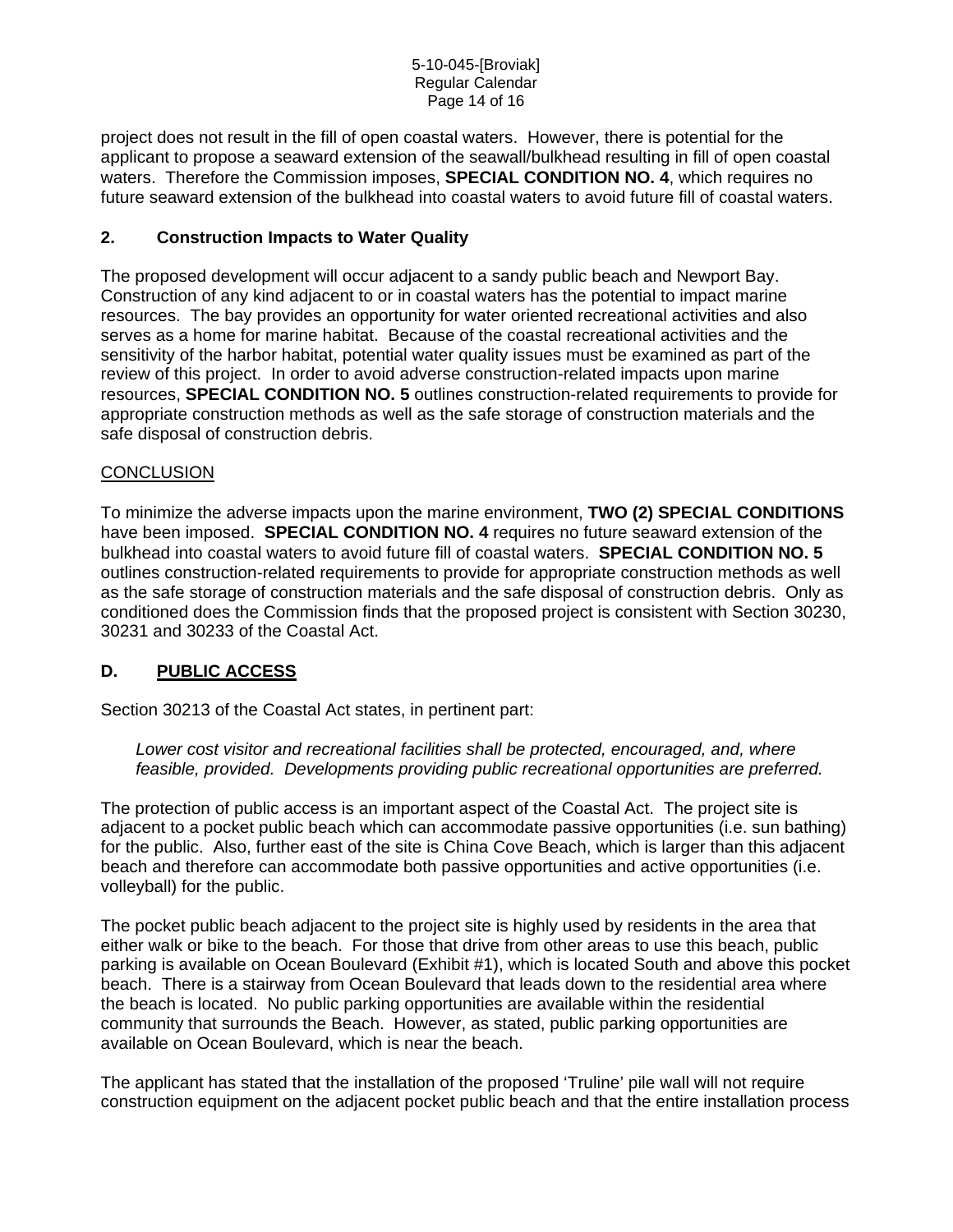#### 5-10-045-[Broviak] Regular Calendar Page 15 of 16

will be conducted within the limits of the property. However, while the applicant states that construction equipment will not be located on the pocket public beach, no construction staging plans have been submitted. Therefore, the Commission has imposed **SPECIAL CONDITION NO. 6**, which requires the applicant to submit construction staging plans.

## **CONCLUSION**

To minimize the adverse impacts upon public access, **ONE (1) SPECIAL CONDITION** has been imposed. **SPECIAL CONDITION NO. 6** requires the applicant to submit a construction staging plan. Therefore, the Commission finds that the proposed development would be consistent with Sections 30210 and 30212 of the Coastal Act regarding public access.

# **E. DEED RESTRICTION**

To ensure that any prospective future owners of the property are made aware of the applicability of the conditions of this permit, the Commission imposes **SPECIAL CONDITION NO. 7**, which requires that the property owner record a deed restriction against the property, referencing all of the above Special Conditions of this permit and imposing them as covenants, conditions and restrictions on the use and enjoyment of the property. Thus, as conditioned, any prospective future owner will receive actual notice of the restrictions and/or obligations imposed on the use and enjoyment of the land including the risks of the development and/or hazards to which the site is subject, and the Commission's immunity from liability.

## **F. LOCAL COASTAL PROGRAM**

The LUP for the City of Newport Beach was effectively certified on May 19, 1982. The certified LUP was updated on October 8, 2009. As conditioned, the proposed development is consistent with Chapter 3 of the Coastal Act and with the certified Land Use Plan for the area. Approval of the project, as conditioned, will not prejudice the ability of the local government to prepare a Local Coastal Program that is in conformity with the provisions of Chapter 3.

## **G. CALIFORNIA ENVIRONMENTAL QUALITY ACT (CEQA)**

The City of Newport Beach Harbor Resources Division is the lead agency responsible for certifying that the proposed project is in conformance with the California Environmentally Quality Act (CEQA). The City determined that in accordance with CEQA, the project is Categorically Exempt from Provisions of CEQA for the construction. Section 13096(a) of the Commission's administrative regulations requires Commission approval of coastal development permit applications to be supported by a finding showing the application, as conditioned by any conditions of approval, to be consistent with any applicable requirements of the California Environmental Quality Act (CEQA).

Although the proposed development is categorically exempt from CEQA, the Commission has imposed conditions to ensure conformity with Coastal Act requirements, as follows: **1)** conformance with geotechnical recommendations; **2)** assumption of risk; **3)** future developmen**t**; **4)** no future seaward extension of shoreline protection device; **5)** construction responsibilities and debris removal; **6)** submittal of a construction staging plan and **7)** a deed restriction against the property, referencing all of the Special Conditions contained in this staff report.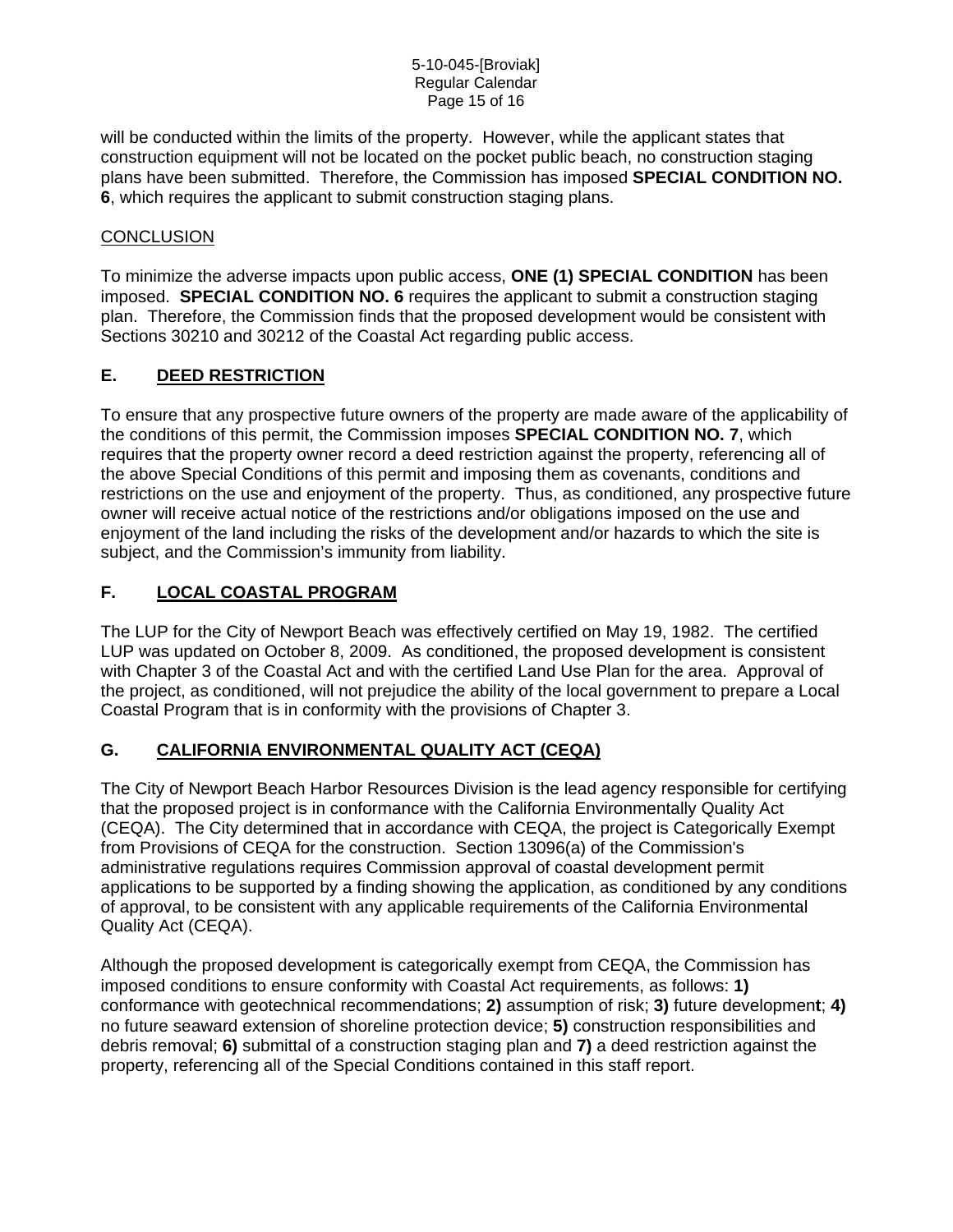#### 5-10-045-[Broviak] Regular Calendar Page 16 of 16

Therefore, as conditioned, the Commission finds that there are no feasible alternatives or additional feasible mitigation measures available that would substantially lessen any significant adverse effect that the activity may have on the environment. Therefore, the Commission finds that the proposed project, as conditioned to mitigate the identified impacts, is the least environmentally damaging feasible alternative and consistent with the requirements of the Coastal Act and CEQA.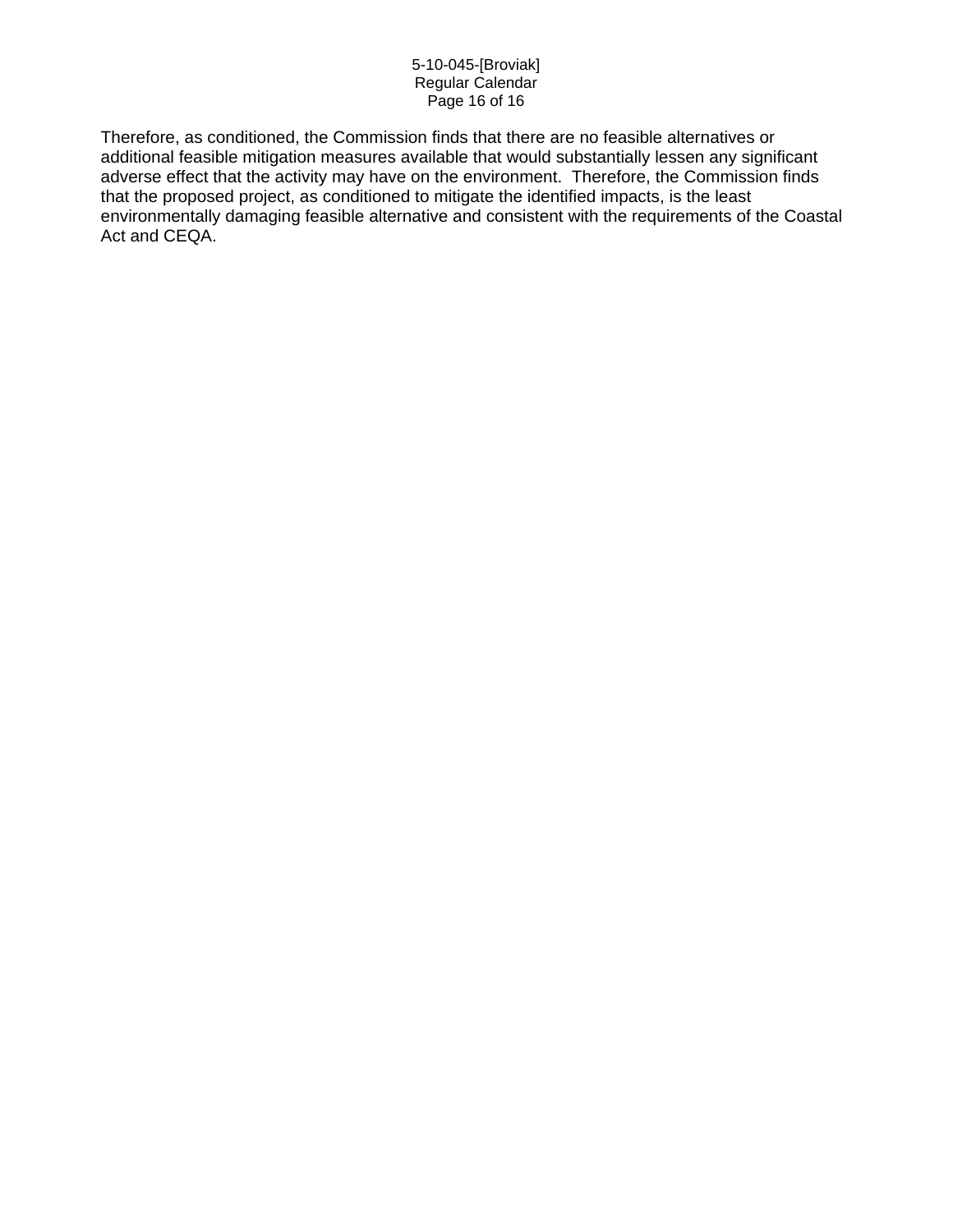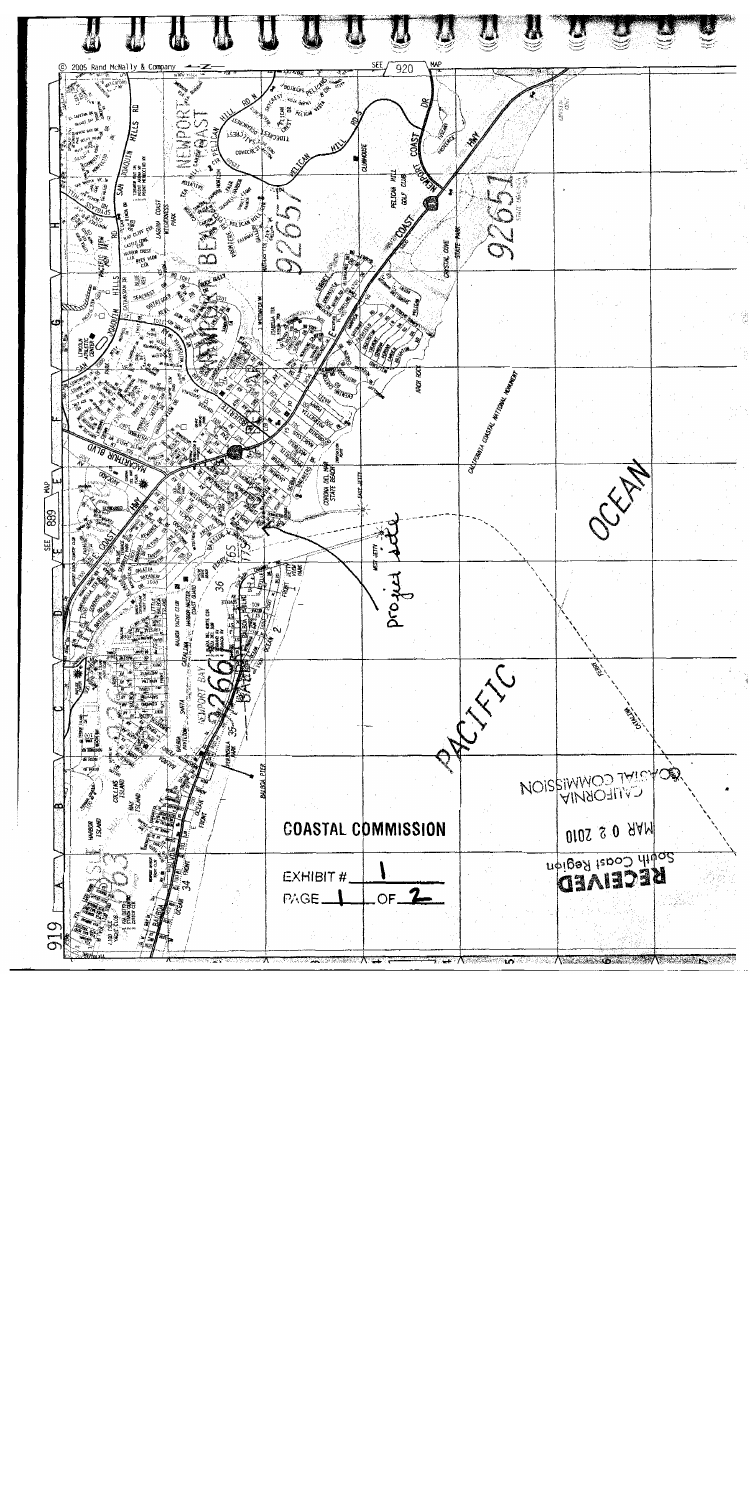

http://www6.city.newport-beach.ca.us/servlet/com.esri.esrimap.Esrimap?ServiceName=nb... 6/14/2010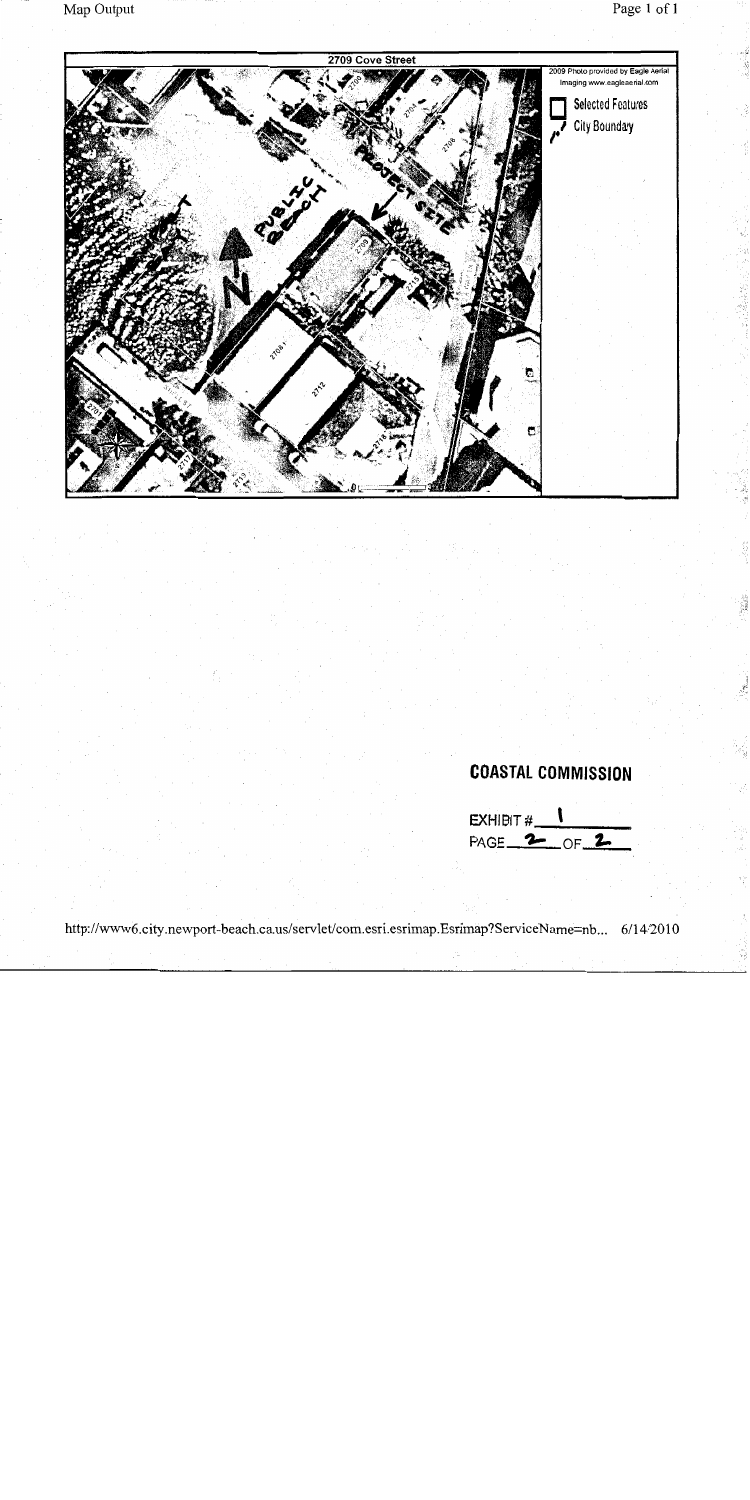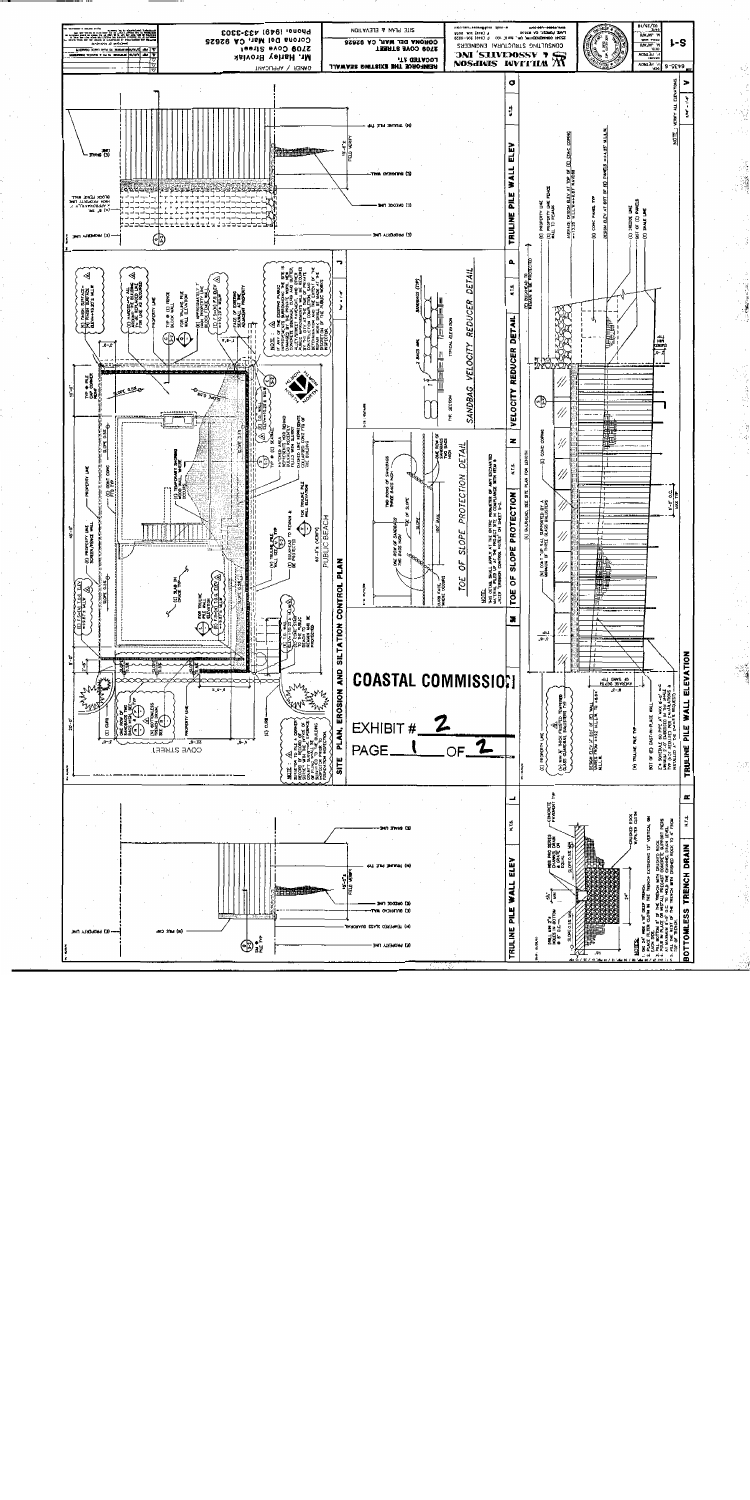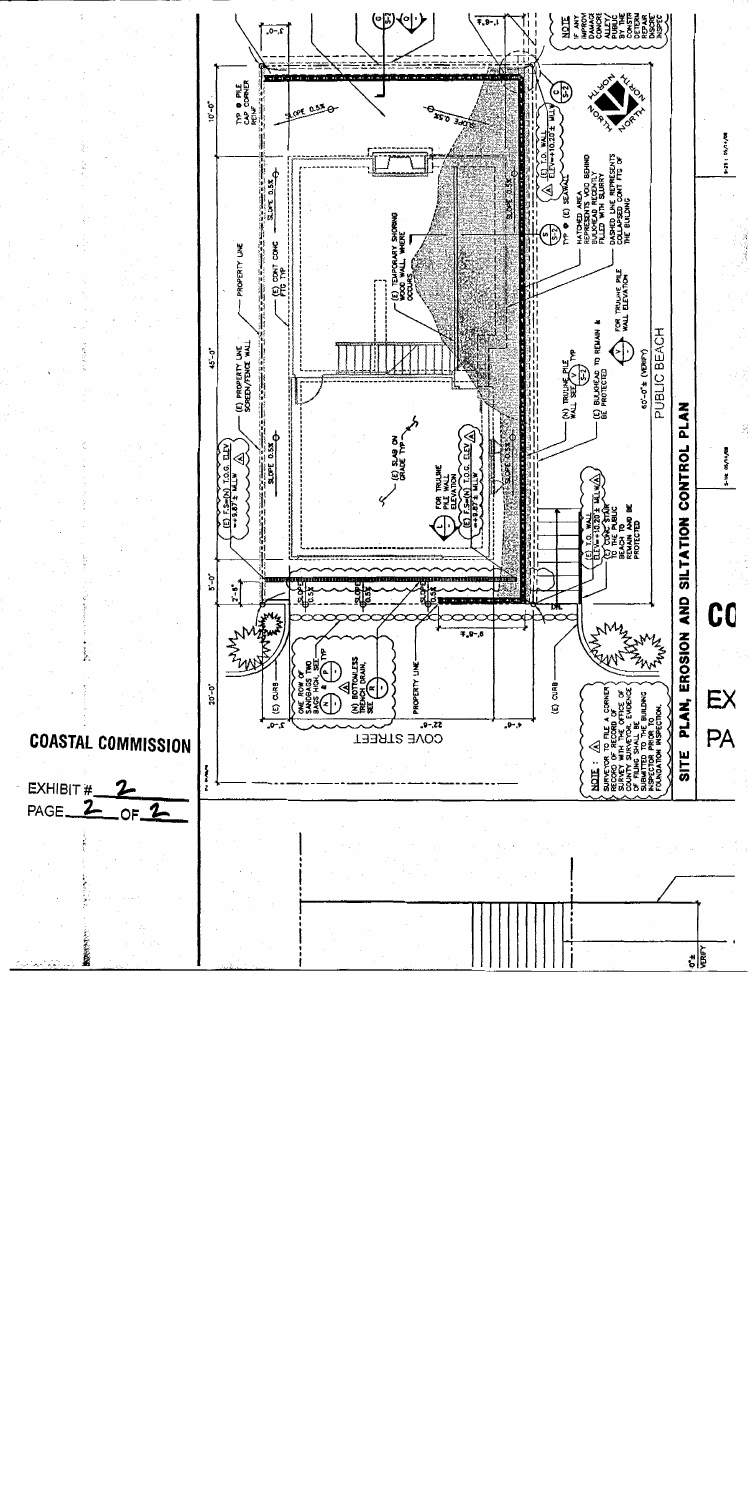TRULINE - Erosion Control, Earth Retention, Seawall, and Flood Protection - HOME

Page 1 of 3

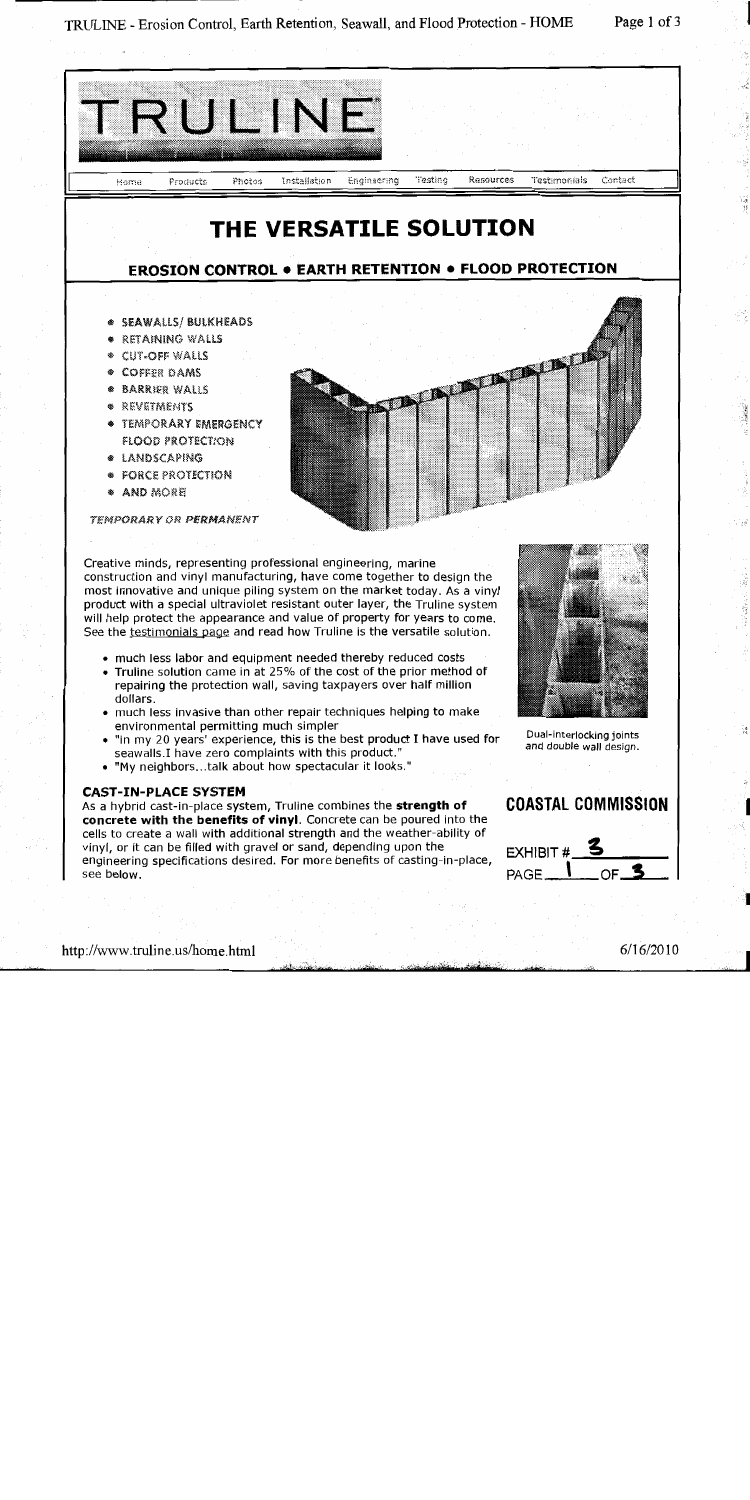#### **ENGINEERING VERSATILITY**

This revolutionary vinyl form provides engineering versatility suitable for large to small marina and marine construction projects, golf courses, landscaping, military and defense barriers, flood and erosion control, soil stabilization requirements, and more. Can also be installed for temporary needs and reused again.

The versatile system of multi-use components allows for:

- various configurations, turns and radius while maintaining joint integrity
- the ability to configure wall returns to protect the new wall from failure of adjacent walls

#### **INNOVATIVE DUAL-INTERLOCKING DESIGN**

Innovative dual-interlocking design provides for twice as many locking joints and creates **double wall protection**. This design also provides for:

- Elimination of joint separation (no "walking" or "unzipping")
- Superior control of joint spacing
- Improved ability to control straightness of the wall during installation
- Due to its inherent design u-channels tendency is to "drive in column" and not "walk"

#### **BENEFITS OF VINYL**

UV resistant to discourage discoloration and fading in harsh marine environments. Will not rust or corrode. Virtually maintenance free.

#### **OPTIONAL TOP CAPS**

Due to the double wall design, capping is less complicated when forming for a concrete cap, helping to reduce overall installation time. Other caps that can be installed include aluminum and timber or composite decking caps. In addition, it has also been installed with no cap. Depending on the cap option, it can minimize the need for walers.

#### **ENVIRONMENTALLY-FRIENDLY & SUSTAINABLE MATERIALS**

Contains more than 94% recycled materials.

#### **SUPERIOR AESTHETICS**

Smooth, flat appearance enhances property investment.

#### For more project photos, click here.



Better corner joint strength and integrity.



Smooth appearance



Multi-use components provide versatility. Return wall shown above.

**COASTAL COMMISSION** 

EXHIBIT  $#$  3

PAGE 2 OF 3